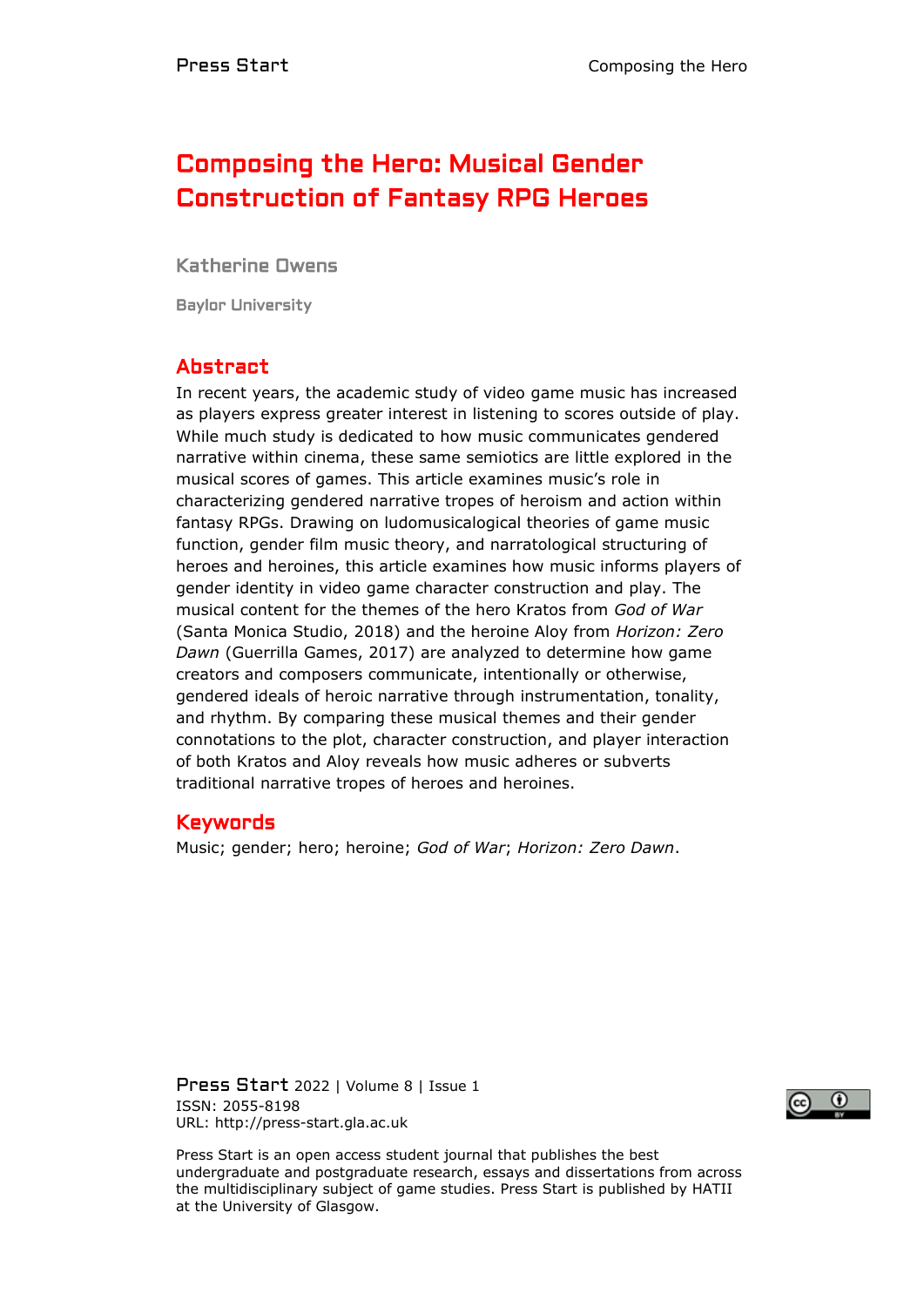# Introduction

Gender politics of video games has become a large area of study within game studies. The culture in and around video games historically reflects male hegemonic ideals. Outside of the ludic space, gaming's main consumers are stereotypically thought to be males, especially young adolescent males. Research shows that developers tend to skew their advertisements towards young males as a target marketing group, exacerbating the stereotype of video game play as a masculine activity (Chess, 2017). As a consequence, game content tends to fit the ideals, imagined or otherwise, of a male audience. Game characters are disproportionately male and performing roles of hypermasculine violence while female characters are underrepresented and serve stereotypical roles of victims or love interests (Dietz, 1998; Lynch et al., 2016). Though the visual representation of characters has received much attention in the way it reveals sociocultural norms of gender identity, some advocate that narrative and gameplay style further reveal a gendered experience in the act of play. Game-generated operations such as mechanics, narrative structure, and goals may indicate gendered performative actions that either match or subvert a character's visual presentation (Burril, 2008; Kirkland, 2009).

The notion that actions express gender is a widely held theory in sociological studies. The concepts of "masculinity" and "femininity" are considered identities that are "produced and compelled by the regulatory practices of gender coherence" (Butler, 1990, p. 24). Gender then becomes a kind of "performance" as individuals take actions to be interpreted as either male or female. Given this theory of defining gender through performative actions, the process of gameplay may curate a specific gendered identity for players.

The music heard within video games potentially aids in providing a gendered reading of narrative and performative action within games as it is a highly interactive entity within the game. As the player moves through the game, pre-programmed audio files are attached to specific actions within the game's algorithm which then makes the file audible (Medina-Gray, 2016). The main themes of playable characters are especially important as these are composed to express a character's emotions and narrative journey (Thomas, 2016). Additionally, video games derive much of their musical semiotics from that of film and opera so that a player may easily interpret meaning from the audio cue, thus making game scores prone to "almost clichéd audio-visual intertextuality" (van Elferen, 2016, p. 37). The interactive collusion of narrative, musical, and ludic movements within the game potentially reinforce gendered stereotypes derived from traditional audio-visual narratives through musical components of a character's theme and how/when a player interacts with these during gameplay. Observing moments of musical and ludic interaction can reveal how the game's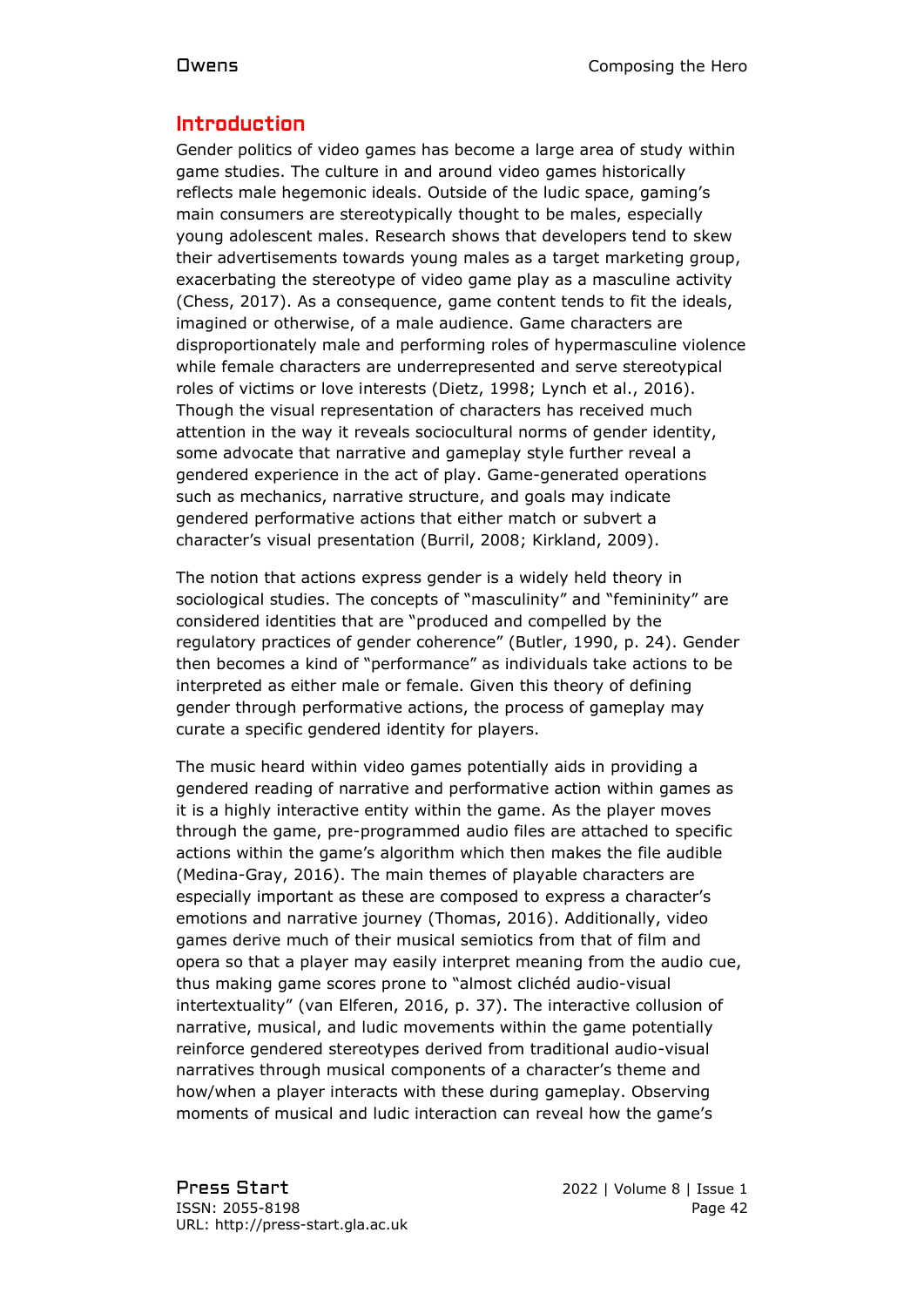score contributes gendered meaning to a character's narrative and gameplay actions.

As a socially mediated product, music renders meaningful texts that impart gender ideals through performance and historical interpretation. Leo Treitler (1993) describes music history as being "guided by gender duality in its description, evaluation and narrative form" (p. 23). Components of musical works are often imbued with gendered meaning through the continued interpretation of certain musical gestures as being reflective of societal ideals of gender (McClary, 1991; Shepherd, 1991). Though these interpretations are mutable over time, audio-visual works such as opera and film gave rise to conventional practices of musically depicting male and female characters. The visual nature of these entities more explicitly reveals gendered musical practices as composers concern themselves with "accurately" depicting a character's emotional state and narrative (Laing, 2007). In this way, habitual forms of musical composition have emerged to effectively communicate certain characters and narrative situations.

Although music's ability to communicate gendered ideals is a large area of study within other forms of audio-visual media, little attention has been given to music's role in expressing gender within video game scores. Michael Austin (2018) explores how game scores use specific instrumental voicing to portray gender in the musical themes of game characters from several fantasy games. While he mentions instances in which the music reflects gendered action, he does not fully explain how a player's interaction with those themes may impact how they experience their playable character and the game's narrative. A closer examination of these musical elements in conjunction with a player's movement as a specific character may reveal a more highly mediated gender experience of gameplay.

### Methodology

To explore the possible gendering of narrative and action, two games featuring similar game mechanics and narrative elements were chosen as case studies. The chosen games, *God of War* (Santa Monica Studio, 2018) and *Horizon: Zero Dawn* (Guerrilla Games, 2017), feature a soleplayable male and female protagonist, respectively. Through aural transcriptions, the musical components of each character's theme are analyzed and compared to historical musical depictions of male and female heroes. The thoughts, processes, and character interpretations of the composers are considered as they are largely concerned with communicating specific character traits within the themes. Interviews and different writings of individual composers reveal how each interpreted and worked with other creative parties to curate a specific musical gendered character.

After full playthroughs of each game, significant moments in which the character's theme is featured during gameplay are analyzed to see how

Press Start 2022 | Volume 8 | Issue 1 ISSN: 2055-8198 Page 43 URL: http://press-start.gla.ac.uk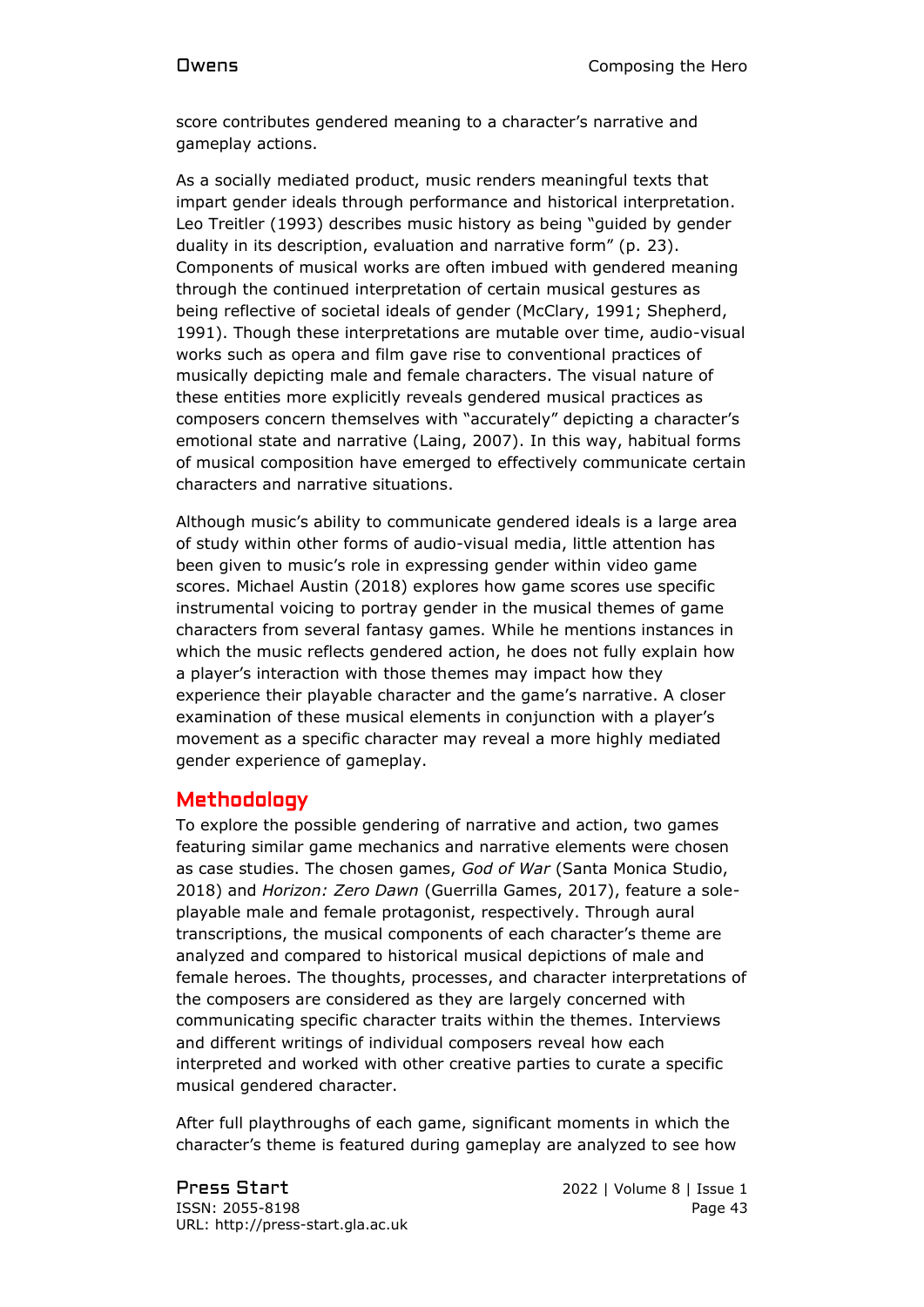the intersection of narrative, player interaction, and music might impart gendered ideals of the character. Since music is programmed to trigger during specifics points as the player moves through the game, observing the times in which a character's theme appears and the ways players interact with it may provide insight to how creators, consciously or otherwise, structured each character and the player's play experience.

# Gendered Narratives of Heroes and Heroines

Theoretical texts examining the tropes of heroism tend to refer to the hero as the destroyer of evil who serves the best interests of society, inspires others, is a leader, and determines their own fate, among others (Taha, 2002). In his book *Hero with a Thousand Faces,* Joseph Campbell (1949) describes the hero as one of exceptional gifts whose actions solve larger sociocultural conflicts either locally or upon the world at large. Campbell recognized that the hero embarks on a quest, referred to as the hero's journey, and follows a pattern of specific outward physical actions to resolve moral disorder. The most typical heroic archetype is the Warrior, a courageous and empowered figure traditionally reserved for men (Pearson, 1986). These figures are assertive and physical beings that serve as "[Western] culture's definition of heroism" (Pearson, 1986, p. 74).

In comparison to the hero, the heroine is constructed in opposition to her male counterpart. Feminist film theorist Mary Ann Doane (1987) states that the female protagonist within films is constricted to the domestic sphere, a stereotype created on the basis of her biological function. Women are portrayed as mother figures and are confined to domestic roles. Narratives often place great emphasis on her ability and desire to create a family. Female figures often serve as pinnacles of social morality as they are equated with purity and submissiveness (Kaplan, 1983). Both socially and physically confined to this singular space, the heroine's story depicts a struggle between the polarity of convention and self. If female characters try to act outside of the social parameters set upon them, they often turn inward to face their true opposition: themselves. Female heroism becomes an internal struggle of personal identity as the narrative continuously "reminds [the character] that her problem is that she *is* a woman" and how "she can't escape [this] fact" (Basinger, 1993, p. 19, emphasis in the original). Her gender defines her experience in such a way that she can never overcome it.

While this definition of the heroine is ubiquitous across most narrative genres, it does not always feel correct in light of more modern representations of female characters. Recent narratives situate women in roles traditionally held by male figures, such as the action hero. Creating a female heroine as a male hero, although seemingly a desirable quality as it potentially transcends the limitations of gender, is highly problematic. Catherine Constable (2005) observes that many of the films in which women are considered the "hero," they only do so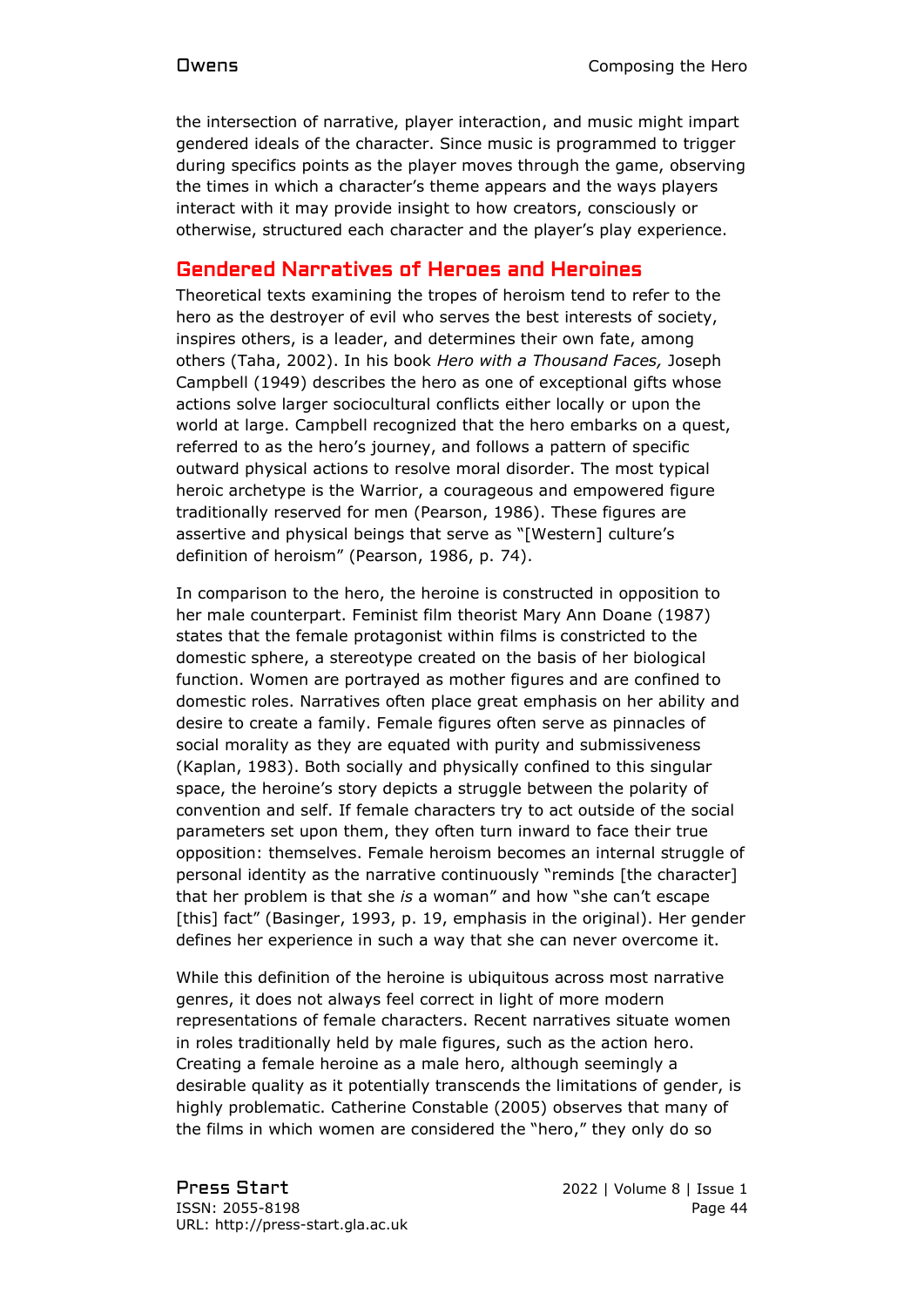when adhering to actions of the male hero. Simply putting a female figure in the place of a male character does not equate to better representation. Commenting on other feminist writers, Sue Thornham (2012) observes that "narrative itself . . . its dominant—its *heroic* forms, is masculine, its function to produce the subject as male" (p. 12, emphasis in the original). Narrative structures are so imbued with gendered meaning that they construe a male subject regardless of visual presentation. Partaking in traditional male actions can be seen as a type of cross-dressing or masquerade as the actions and the body that performs them are viewed as separate from one another (Schubart, 2007). Ultimately, it is the symbols of action and the formulation of narrative that reaffirm the dichotomized male subject and female object.

# The Hero: Kratos

Introduced in 2005 for the PlayStation 2, *God of War* (herein referred to as *GoW*) has become a classic fixture within the Sony PlayStation canon. Set in Ancient Greece, *GoW I-III* (Santa Monica Studio, 2005, 2007, 2010) introduces the character Kratos, a Spartan soldier who exacts revenge upon the Greek pantheon for being tricked into killing his wife and daughter. Relentless anger fuels the overarching plot and actions taken by the player (as Kratos). The digital manifestation of Kratos and style of gameplay reflect a "militarized masculinity," or gameplay that enforces gendered coded scenarios of combat (Kline et al., 2003, p. 194). The first three *GoW* games incite a hypermasculine character as Kratos engages in socially coded masculine actions through physical rage by killing the god of war Ares (*GoW*), destroying Olympus (*GoW II*), and serving ultimate justice by killing Zeus (*Gow III*).

The latest game released in 2018 departs from previous games within the franchise. Taking place many years after the events of *GoW III*, players find Kratos a markedly different character. He remarried, has a son, Atreus, and lives a quiet life in the woods of the Nordic realm, Midgard. Unlike previous games in the canon, Kratos' driving motivation of the game is to fulfill the dying wish of his deceased wife, Laufey, who requested Kratos and Atreus spread her ashes off the tallest mountain in all the realms. The overarching plot is comparatively more centered on the internal struggles of Kratos and his relationship with his son.

The emphasis on the sense of self and parental connection to their child is reminiscent of plots from the woman's film genre. The original need for justice and retribution having been fulfilled, Kratos struggles with maintaining his new identity. The choices that Kratos makes are integral to his selfhood and create real consequences regarding his relationship with his son. These are central plot points of female heroines in which women are forced to make decisions that define their identity as a part of the female journey (Bassinger, 1993). Historically, genres such as melodramas and soap operas target female audiences by offering storylines featuring highly emotional content usually centering on a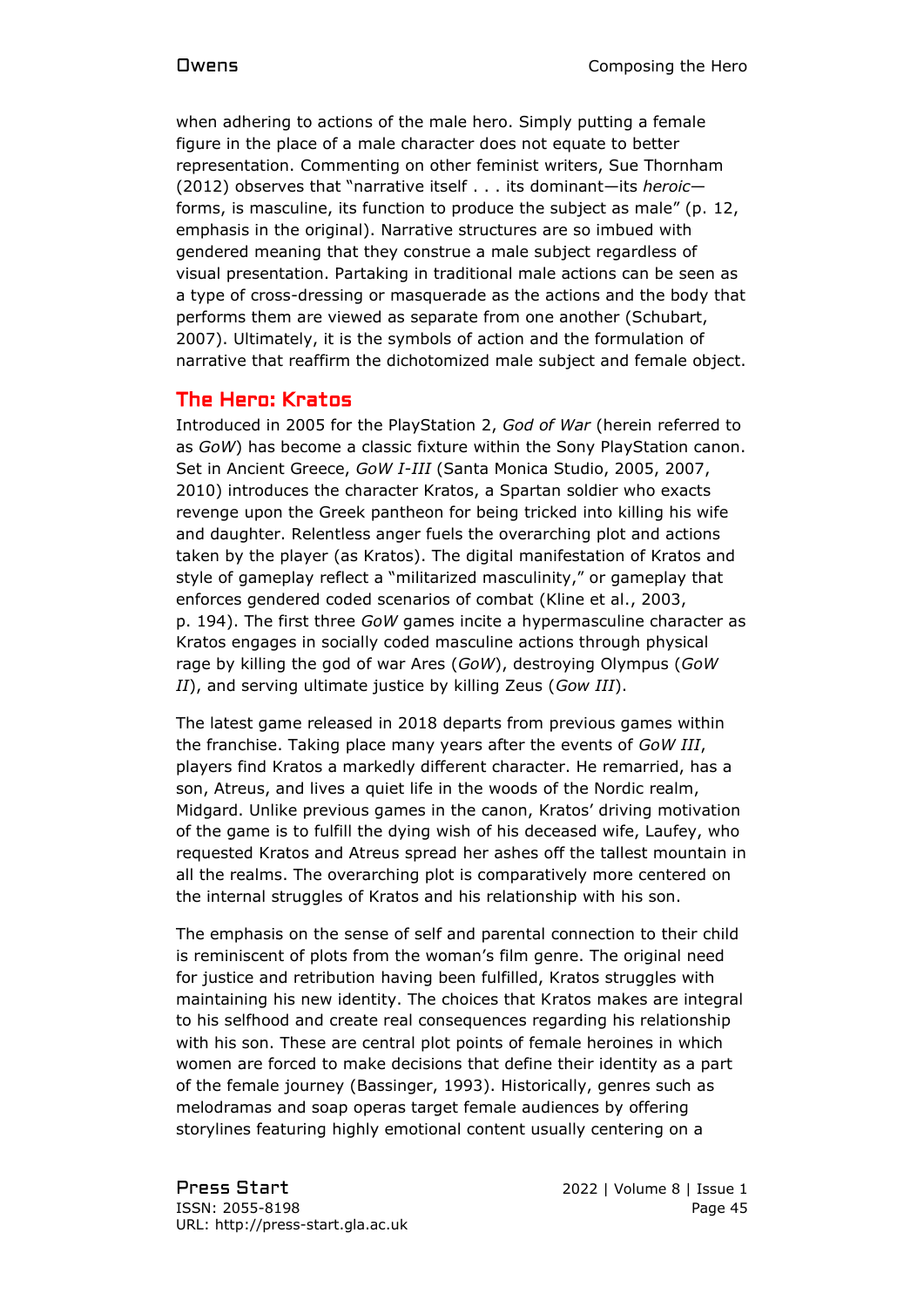woman's relationship between male lovers and/or their children (Haskell, 1999). In this way, Kratos' character may be considered somewhat effeminized. Catherine Clément (1988) argues a similar point regarding male figures of opera who adopt narrative attitudes of the opera heroine. She claims that male characters exhibiting madness or emotional frenzy "partake in femininity" as their plot reflects those of their female counterparts and, ultimately, "they are doomed to their [same] undoing" (Clément, 1988, p. 118). Though visually Kratos still carries traits of hypermasculinity, and his actions and those of the player are mainly combat based, the underlying plot and motivation for character development are highly reminiscent of tropes deemed as experiences of the heroine in traditional narratives.

# Kratos' Theme

To accompany this new story and characterization of Kratos, game creators replaced previous composer, Gerard Marino, with composer Bear McCreary to create a new musical language that better reflects the game. Recognizing the need for a newly realized score, McCreary includes many instruments that are part of the Nordic musical tradition such as the nyckelharpa, hardanger fiddle, and Icelandic choir singing verses in the Icelandic language. The new musical vision for the game includes a rewrite of Kratos' theme. McCreary began composing for the game in 2015 after discussing narrative, characters, and the overall direction that game director, Cory Barlog, envisioned for the newest installment of *GoW.* The theme went through several stages of development over the span of four years, but the initial composition was abandoned for Kratos' character. Reflecting on his process, McCreary wrote that the first theme was "too sad and lyrical to present Kratos" and instead wrote one that would reflect Kratos as "masculine, relentless, and badass" (2018a, para. 4).

Though never explicitly described as feminine, McCreary (20108a) expresses anxiety over the original draft's ability to impart a masculine image. He continuously uses gendered rhetoric in analyzing and disqualifying the usefulness of the original theme sketch to Kratos' character. In a later blog post, he described the theme as a "melancholy lullaby in a lilting waltz" that is "disarmingly gorgeous" (McCreary, 2018b, para. 9). The original sketch of the theme includes only the nyckelharpa and a small string ensemble as opposed to the traditional epic orchestration that many fantasy games use. String timbres are often associated with femininity as they are considered to relate to feminine traits such as fragility and gentleness (Iitti, 2006). In addition, dance music genres are often equivocated with femininity as they emphasize romance and emotion (Christenson & Peterson, 1988). Initially writing this theme in response to the game's narrative, the emotional quality of the story may have inspired McCreary to create a theme that communicates a feminine subjectivity.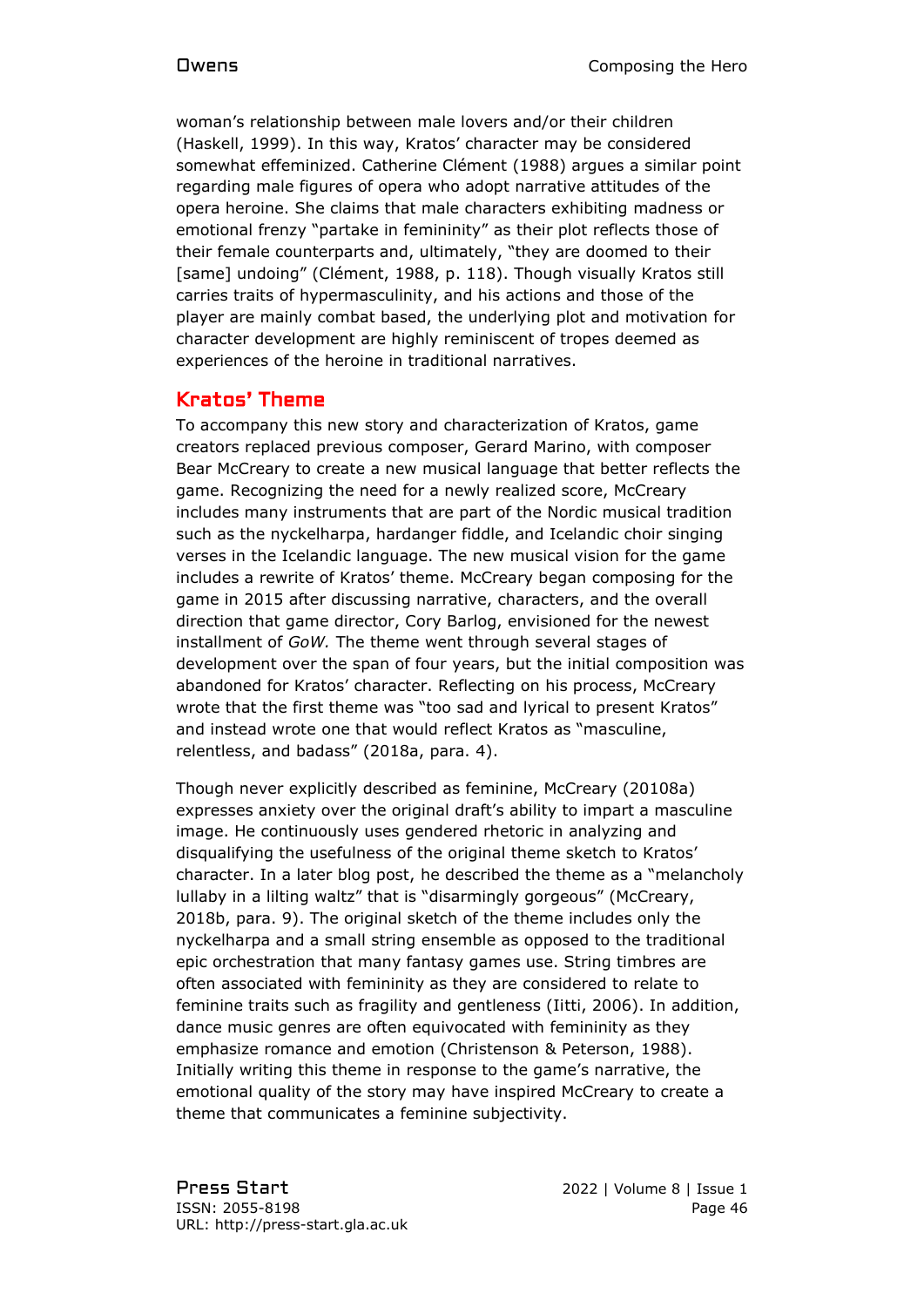The gendered interpretation of this theme is actualized within the game itself and further aligns the theme's association with femininity and emotional drama. Although the theme was ultimately scrapped for Kratos, McCreary goes on to use the theme for Kratos' deceased wife, a character never seen. Yet, her musical material appears quite often throughout the score. Entitled "Memories of Mother," the original theme written for Kratos recurs during points at which Kratos is emotionally distressed, primarily during cut scenes in which Kratos is talking with Atreus. Since Kratos visually remains emotionally stoic, Mother's theme appears as a musically anthropomorphized character that indicates Kratos' emotional state.

It is clear from the writings of McCreary (2018a) that the player's ability to associate gendered ideals with musical themes claimed importance in the creative production of the score, even if only when addressing Kratos' theme specifically. McCreary's second draft of the theme, or "God of War," as it is titled on the soundtrack, was created to communicate his masculine aggression and characterization from previous games. A transcription is provided in Figure 1.



The melodic theme is played by brass and doubled by low strings. Besides these, a bass drum consistently accents the first beat of each measure, often considered the "strong beat" of the measure, while low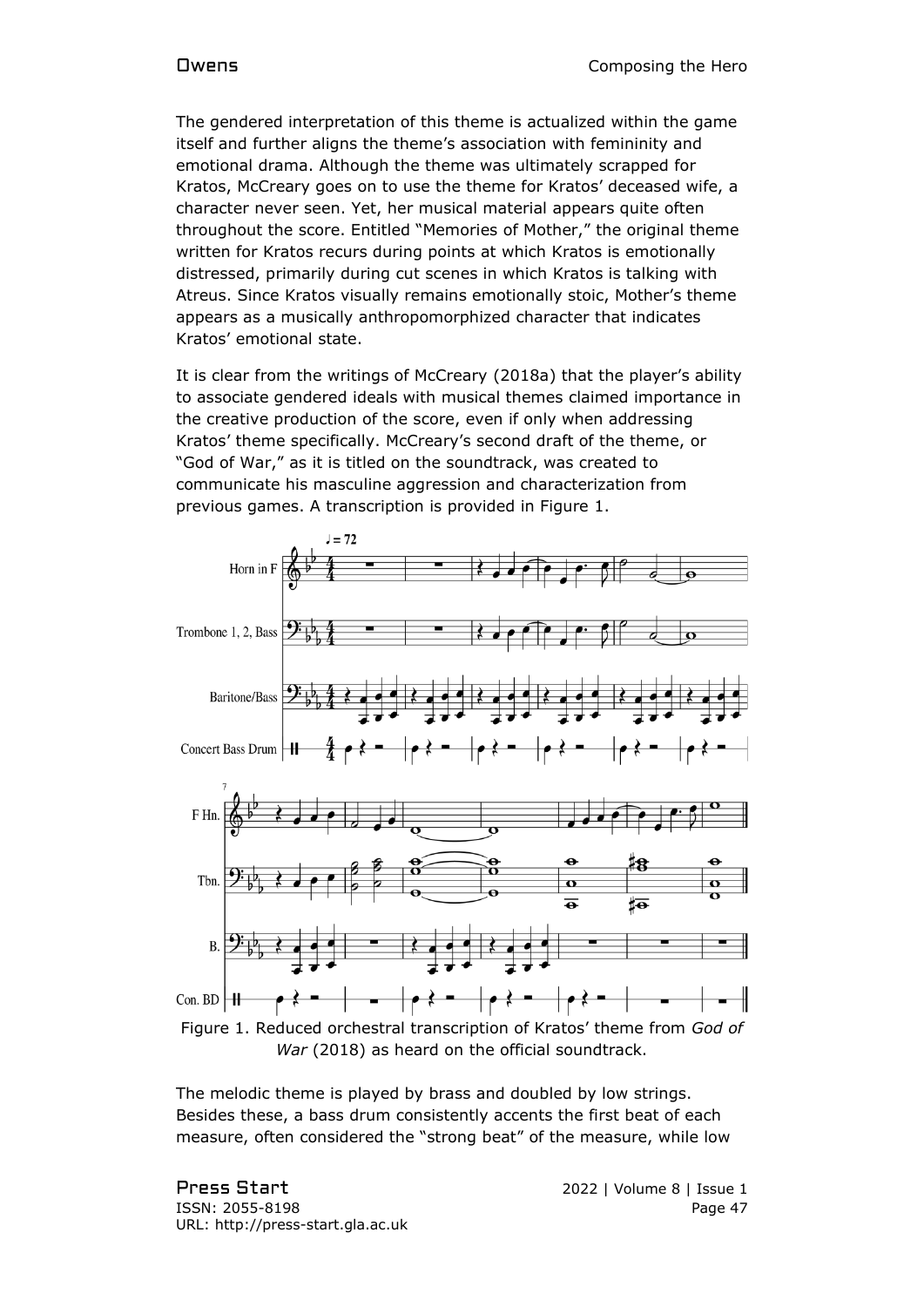male voices sing the ascending minor scale of C-D-Eb in an incredibly low vocal range. These three notes act as a musical motive, a small unit of thematic material which appears ubiquitously through much of the game score. Generally, it is orchestrated in horns, low strings, and/or male vocals.

McCreary (2018b) is explicit when describing the intentionally gendered theme by describing how "Kratos' masculinity and strength are represented by assertive brass, pounding percussion and deep male vocals" (2018b, para. 15). The inclusion of these instruments imparts a masculine and militaristic characterization. Female participation was largely discouraged from the playing of horns, drums, and other percussion instruments within Western practice as the movements involved with playing were deemed to be inappropriate for the "gentle" female demeanor (Steblin, 1995, p. 130). In addition, drums, as well as trumpets, are historically associated with militaristic action as they were used to herald the arrival of an army, signal orders, and build troop morale (Johnson, 2008a). The inclusion of male vocals serves as an explicit male association, ascending from an incredibly low vocal range often associated with masculine power (Johnson, 2008b). Overall, the orchestral construction of the theme intentionally construes a musical image of aggression and masculinity through the careful selection of instrumentation and timbre.

Though the player never hears the theme in full as recorded on the official game soundtrack, parts of the theme appear often through different contexts of gameplay. The gendered association of the theme and how the player interacts with it perpetuates the player's understanding of these musical ideals with masculine action. An example of this is during the cut scene in which Kratos and Atreus hunt a deer in the beginning of the game. After shooting the deer with a bow, Atreus and Kratos chase after the kill only to find the deer is still alive. The moment Atreus realizes this, a portion of Kratos' theme appears in a cello voice and expands to a small string chorus as Atreus expresses hesitation in completing the kill. Kratos aids Atreus in completing the kill by helping him to plunge his knife into the deer. At this moment, the strings culminate to a unison sustained A note while a lone horn takes over the melody as shown in Figure 2.



Figure 2. Transcription of Kratos' theme as heard during the deer scene as Kratos and Atreus plunge the knife into the deer's side.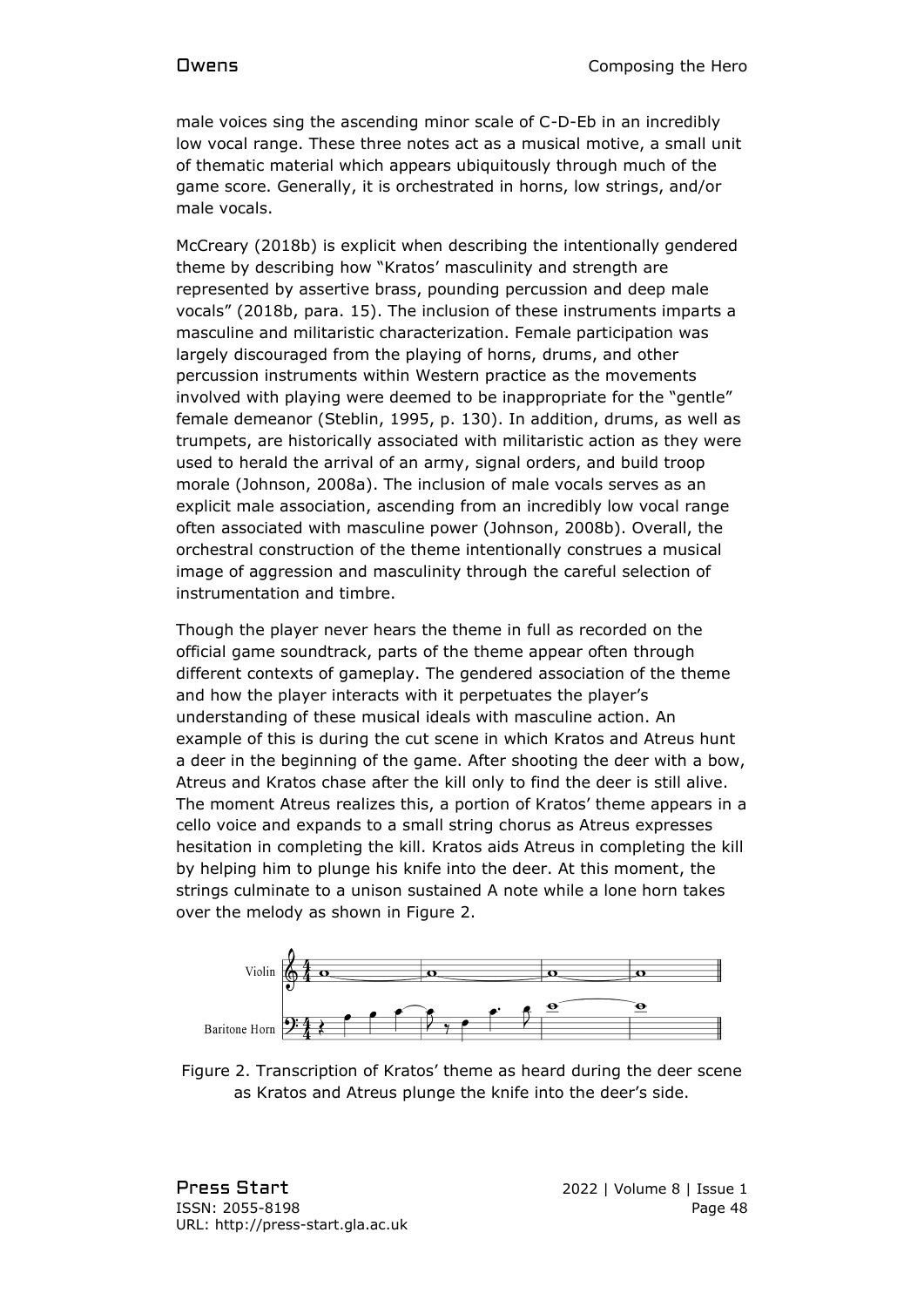A number of associations converge through various visual and auditory elements. The choice in music is crucial as this is the first time the player encounters the theme in conjunction with performed action. French film theorist Michel Chion (2016) refers to this phenomenon as "synchresis," in which a spontaneous and psychophysical connection is created between sonic and visual elements performed simultaneously that leads to a "tight relationship of interdependence between images and sounds" (p. 155). He claims audiences derive specific meanings through the simultaneity of action and sound, that both the sound and accompanying visual element provide meaning to one another for the viewer. In this instance, violence and death become visually linked to this audio cue, effectively teaching the player how to interpret this theme and sets a precedent for future interactions within the game.

While Kratos' theme is often heard during cinematic scenes in which the player participates in a passive role, it largely appears during gameplay when the player is kinetically involved. As the player directs Kratos through the game world and encounters foes, modules of Kratos' theme often appear as players engage in combat. Upon openly attacking or alerting enemies to their presence, the game's system triggers a musical cue to reflect the player's changed state from safety to danger. The theme and the action performed by the player become what Karen Collins (2013) describes as "kinesonically synchretic." Developing from Michel Chion's (2016) theory of synchresis, she observes that some sounds and/or music cues are fused to actions rather than a visual image alone, thus allowing for players to create associations with music and actions they perform during gameplay (Collins, 2013). The interactive quality of Kratos' theme imbues the player's actions with specific musical meaning that allows them to more closely identify the musical cue as part of their embodied experience.

Visual and sonic elements create both a spatial and a subjective experience. Michel Chion (1994) describes the visual elements of cinema as creating a physical location for an object's point of view while sound more discursively delineates the subjective, what he refers to as the "point of audition." Robyn Stillwell (2001) elaborates saying that the collusion of these two entities places the audience within the same physical and subjective (or emotional) position and therefore creates a greater connection between visual object and sound subject. The visual, aural, and kinesthetic points of distance collapse by bringing Kratos' image, his musical theme, and player action into a singular perspective when players freely move through the game and experience Kratos' theme during combat they initiate. Embodying themes in this way allows players to "hear them as if they created them" and that "these sounds (and thus the character) can become an extension of the self" (Collins, 2013, p. 57). Presenting Kratos' theme as a direct reaction to players' physical choices allows players to identify Kratos' theme as their own more closely. In this way, the masculine sonic elements of Kratos may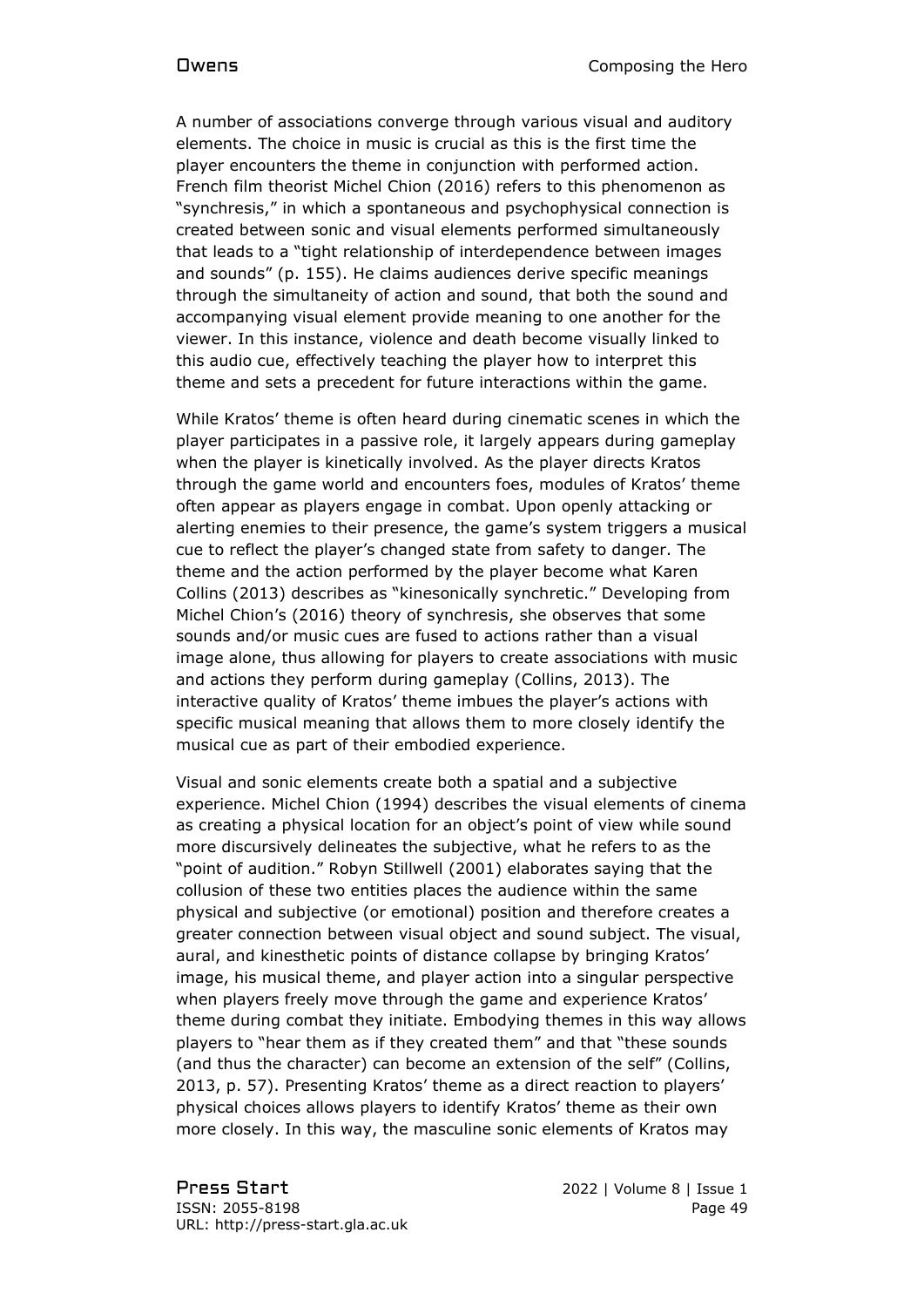become a part of the player's personal identity through their continued physical enactment of his theme. The game system allows (forces?) players to internalize their heroic actions as masculine through the continued use of Kratos' theme as they battle their way through the virtual world.

Though the game's narrative depicts a multifaceted character with diverse emotionality, Kratos' theme confines his musical presence to presentations of aggression and anger. The musical components of his theme conform to historical associations of musical masculinity and are intentionally placed in conjunction with actions that reflect sociocultural notions of Western heroism. Kratos' theme does little to reflect his new emotional range and perpetuates the stereotypical hypermasculine image of male video game heroes.

### The Heroine: Aloy

In early 2017, the open-world science fiction game *Horizon: Zero Dawn* (herein referred to as *HZD*) was released exclusively for the PlayStation 4. The game takes place nearly one thousand years following events that set about the end of most organic life on the Earth. Humanity is scattered, divided into hunter-gatherer tribes, and technology is far more primitive. Surviving means learning to hunt not only wildlife, but the animal-like machines that mysteriously exist within the world and attack humans. Players are introduced to the heroine Aloy, a warrior who ventures into this dangerous world so that she may learn the secrets of the machine beasts, and, in doing so, learn about her mysterious and forgotten past.

Since its release, Aloy has been ranked as one of the best female video game characters in terms of representation: her boundless curiosity, physical fortitude, and empathy for others are celebrated as characteristics that make her a more relatable character (Williams, 2020). In addition, creators intentionally did not overtly sexualize her as they wanted to "make a character that told a story in a way that was organic" (Griffin, 2017, para. 14). They put greater emphasis on constructing Aloy as an interesting *person* rather than an interesting *female* character. Aloy's gender never becomes a central part of her plot or characterization as many narratives with female protagonists tend to do.

Aloy's plot and heroic journey contains elements of both hero and heroine narrative tropes. Much of Aloy's motivation is centered on her need to quell an internal dilemma. Having been found as an infant without biological parents, Aloy is decreed an outcast as the unnaturalness of her birth is thought to bring catastrophe. Constantly subjected to ridicule from other tribe members, Aloy struggles internally with her identity and eventually ventures beyond her tribe's lands in search of her mother so that she may understand her place in the world. The struggle with identity and self is one often aligned with female

Press Start 2022 | Volume 8 | Issue 1 ISSN: 2055-8198 Page 50 URL: http://press-start.gla.ac.uk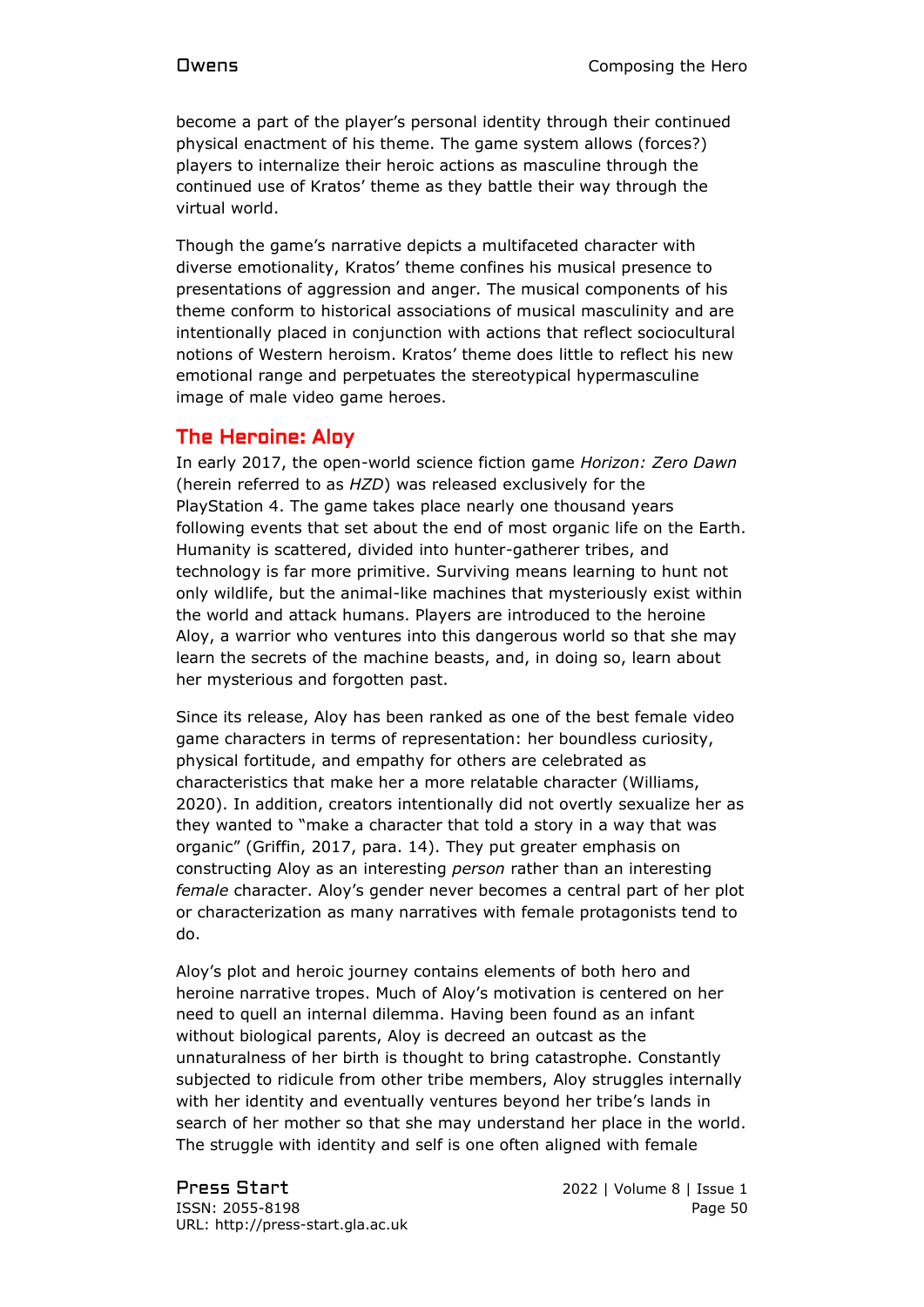protagonists. However, much of the events in Aloy's story reflects that of Frederick Turner's (2012) epic hero: she is a person of miraculous birth, lives an obscure and humble life apart from the rest of society, ventures past the edge of the known world, is a magnanimous figure, and inevitably becomes a leader to all (pp. 69–94). While identity struggle and emotional turmoil serve as Aloy's primary motivations within the narrative, the only way for her to learn about herself is through performing grand feats of bravery and violence. The player confronts both of these gendered tropes within Aloy's theme, though these gendered interactions during gameplay possibly alter the way players interpret these musical forces as part of a gendered narrative.

# Aloy's Theme

Aloy's theme was the first piece of music written, although it was not originally intended for Aloy's character specifically. Guerrilla Games unveiled their first trailer for *HZD* at the Electronic Entertainment Expo (E3), an annual trade event in which video game developers advertise their newest creations, in 2015. Creators asked composer Joris de Man to write music that would fit the story and a small gameplay demo within the trailer. The music composed was thought to only be used for this singular trailer with the intention to write something more permanent later, but after positive feedback, creators kept it as Aloy's main theme (MCV staff, 2017). De Man seemed to have inadvertently created a composition that not only reflected the narrative and ludic experience of the game, but reflected the "gentle strength and sensitivity [he] wanted to portray in [her] theme" (MCV staff, 2017, para. 32).

The theme, like much of the entire game score, is a mixture of electronic and distorted sounds in addition to more traditional instrumentation. Due to music scores being unavailable and the use of various electronic manipulations of instruments that are difficult to dictate into traditional notation, a transcription for piano with solo cello is provided for melodic reference in Figure 3. As a science fiction game in which humanity is completely reconstructed, composers sought to avoid large orchestral scores and instead create foreign sounds from traditional instruments such as guitars and harmonicas by playing them in unconventional ways and sending those recordings through different affect filters (Fling, 2017). The result is a mixture of vaguely recognizable sounds that are electronically filtered and looped in the background. A low, raspy sound created by striking a contrabass bow across a low piano string is looped in the background prior to the appearance of the melody. The unconventional contrabass flute appears sporadically along with sparse drums and various synthesized sounds providing both a "tribal" and futuristic sound to the score.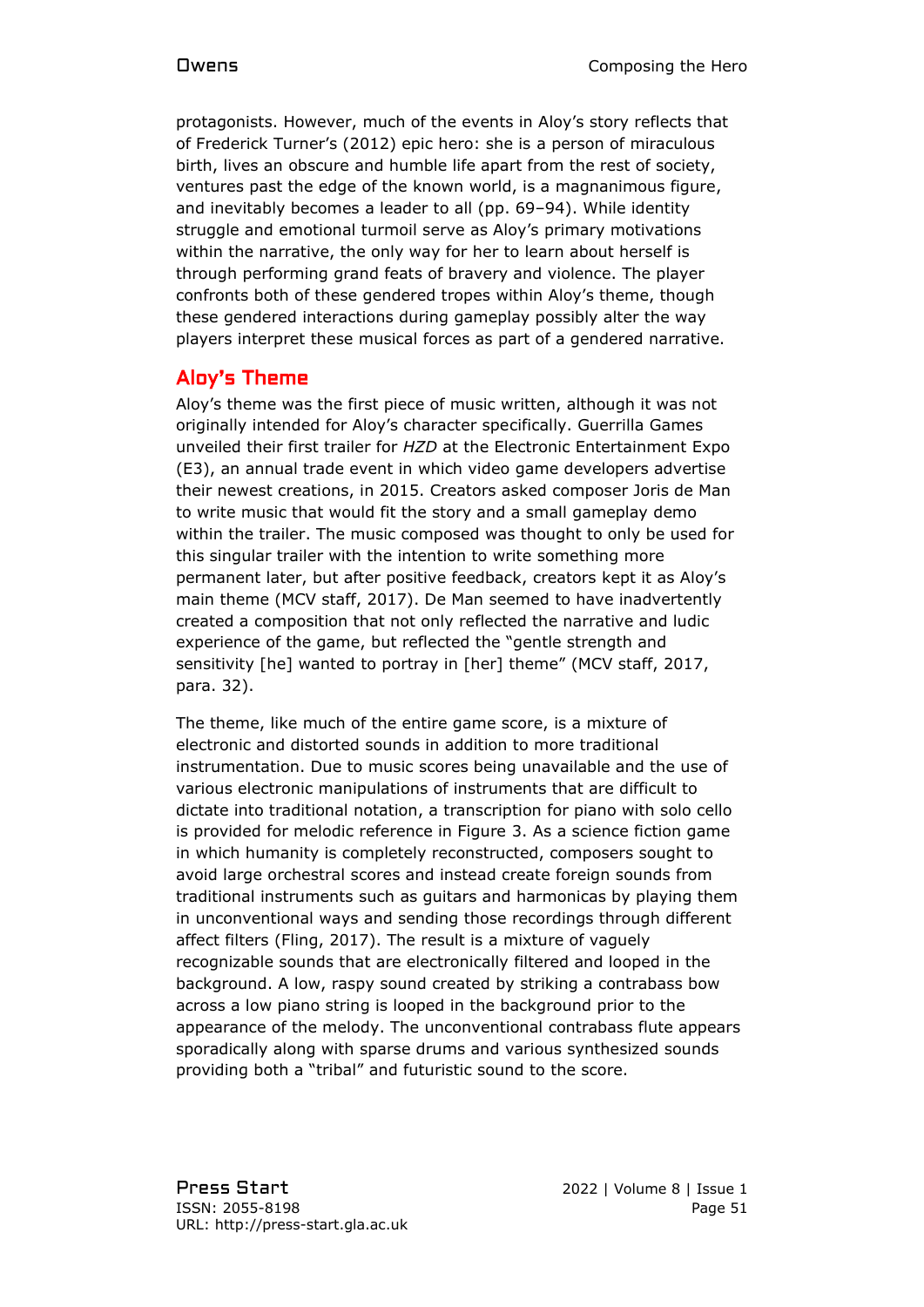



Out of this inorganic sounding score emerges the cello line, establishing a key and tempo from the seeming electronic chaos. The melody is primarily centered upon the opening four-note motive, characterized by an ascending major fifth. Hero figures within cinema are often musically depicted with large dramatic leaps, mostly fourths, fifths, and octaves, to underscore their heroic actions or intents (Scheurer, 2008). These ascending patterns outline major triadic tonalities to signify a sense of triumph. While the melody represents traditional musical heroism, with large intervallic leaps, the sense of triumph that is expressed through major intervals is subverted by being tonally centered in the A minor scale. The minor seventh leap from mm. 7–8 creates a sense of incompletion by not, quite reaching the full octave and prolonging the sense of resolution through a slow step-wise descent across three measures. This gives a sense of striving, not quite reaching the final destination, and falling downwards. The melodic line seems to classify

Press Start 2022 | Volume 8 | Issue 1 ISSN: 2055-8198 Page 52 URL: http://press-start.gla.ac.uk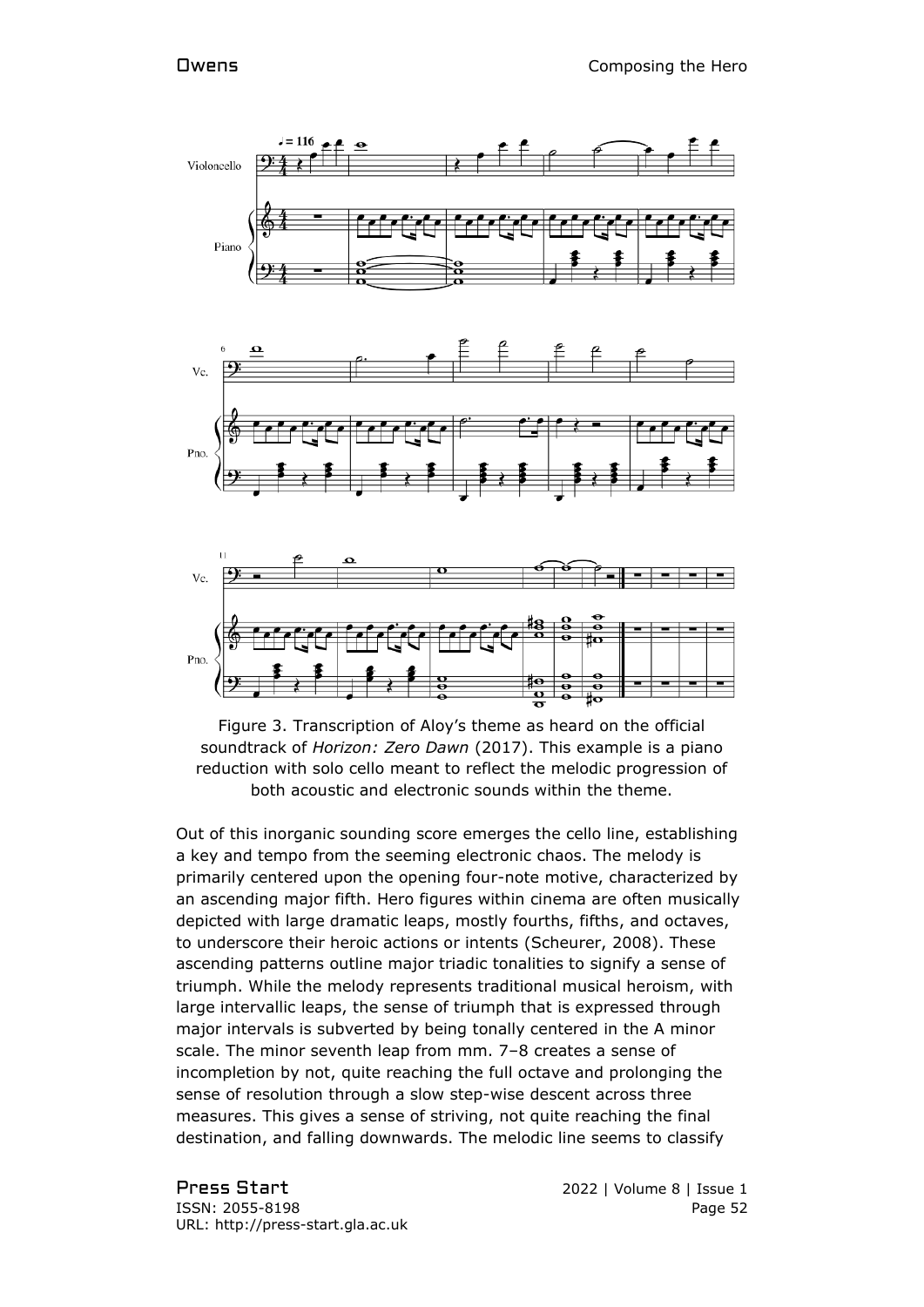Aloy not as a triumphant hero, but rather a tragic hero, someone who suffers or causes suffering in their attempt at heroic action.

Overall, Aloy's theme situates her as an emotional figure rather than a purely heroic one. The choice of instrument situates Aloy as an emotive and rather feminine character. Film narratives frame women as highly emotive beings, especially in women's films which center on a woman's need to resolve some emotional turmoil. The primary instrument of the melodic line, the cello, insinuates a feminine and dramatic emotional experience. As previously explored, string timbres historically allude to feminine ideals of fragility and weakness. In her work on film music, Claudia Gorbman (1987) details how cinema of the early and midtwentieth century utilized string orchestras to "cue you in correctly to the presence of Woman on screen" and argues that the excessively emotional portrayal of female characters "must find its outlet in the euphony of a string orchestra" (p. 80). The use of the cello in conjunction with the longer rhythms and minor tonality gives the melody a tragic quality that suggests a suffering feminine character.

The melodic content epitomizes the traditional cinematic portrayal of women as emotional by choosing to use a cello as the initial voice that introduces Aloy and her theme. The feminization of Aloy's theme is further enhanced when the melody repeats and is presented in the female voice. The melodic content sits rather high in the cello's range. Following iterations of the melody transition from the cello to a mezzosoprano voice in the same octave vocalizing on the syllable "ah," thus more explicitly aligning Aloy's melody with feminine meaning. Within opera, lower female voices connote mature, evil, promiscuous, or suffering figures (Clément, 2000). Certainly, Aloy's story is one fueled by emotional suffering. Her story is primarily centered on her loneliness and attempt at finding her place in the world. The use of the female voice reinforces the gender identity of Aloy and her theme, but the choice of vocal range situates her as an emotionally suffering figure, thus further aligning femininity with emotionality.

Aloy's melody, though it contains elements of a hero's theme, confuses the musical heroic ideals by emphasizing her internal emotional struggle through instrumentation and tonalities emblematic of femininity and strong emotions. Though the full track eventually includes drums and some brass instrumentation, instruments that are typically coded as heroic and masculine, they are sparse and often build the emotional height of the melody. Within the game itself, Aloy's theme can be heard in full within the main menu. Aside from starting a new campaign, the main menu is the first part of the game the player encounters. Winnifred Phillips (2014) describes the music heard here as essentially the main theme of the entire game: it advertises the overall experience and players refer back to it when remembering their time within the game. The choice of setting Aloy's theme here reveals how creators hold this musical content in great regard because it introduces their meticulously

Press Start 2022 | Volume 8 | Issue 1 ISSN: 2055-8198 Page 53 URL: http://press-start.gla.ac.uk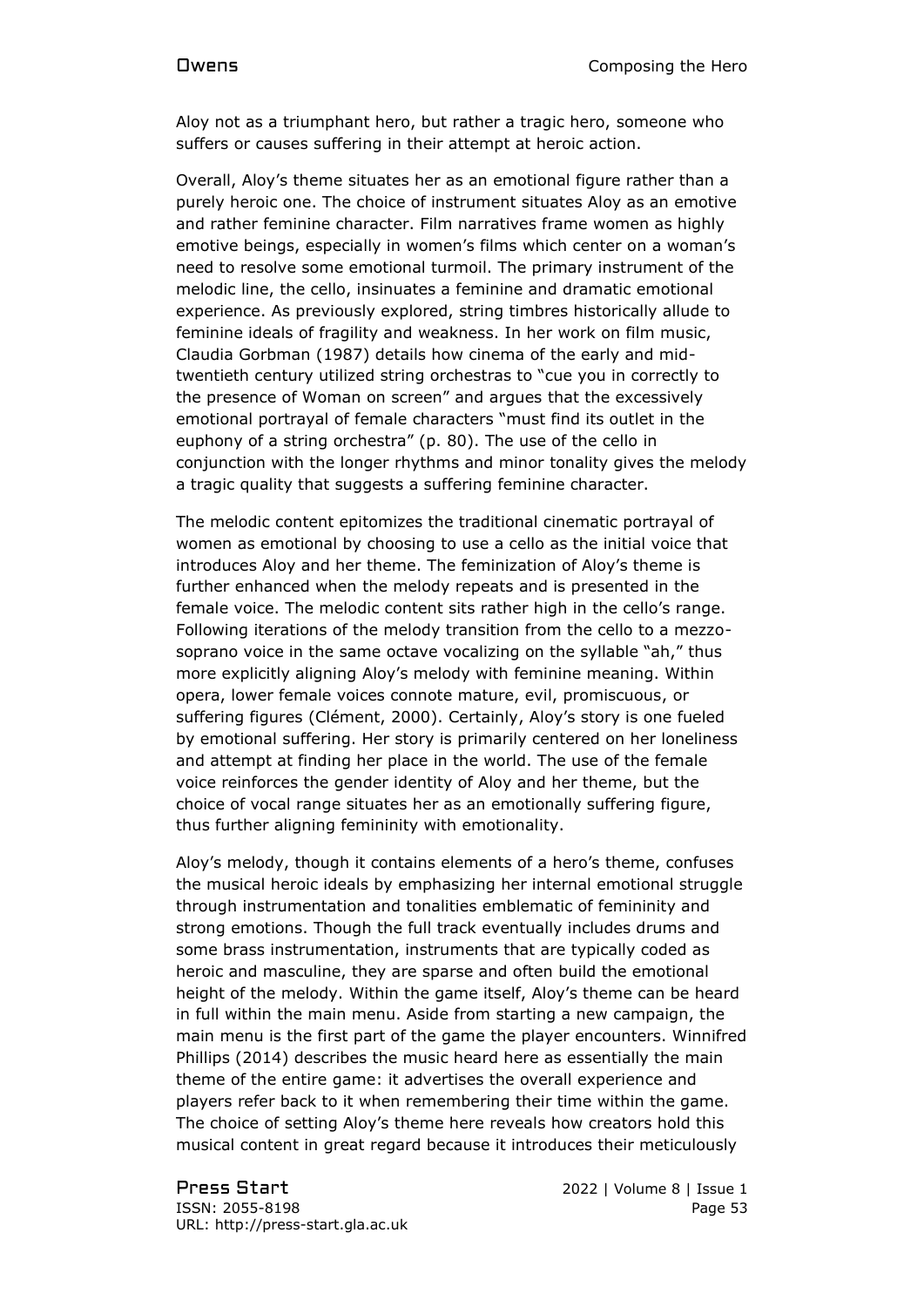curated gaming experience. The theme's presence advertises an emotional heroic story, although it arguably sets the expectation of a feminized story due to instrumentation and tonality. However, depending on how long a player decides to stay within the main menu, they are likely to miss much of the theme. Though the placement of the theme here indicates the theme's ludonarrative importance, it remains in a largely passive area that players are likely to move through quickly.

Phillips (2014) also finds that this theme does not reoccur in its same state within the rest of the game. She explains that while parts of the theme may appear within the remaining game soundtrack, such as the use of motives, the main menu is likely the only place in which the main theme is heard in full. This largely remains true for *HZD.* Full iterations of the theme are rare, though the defining four note motive is used across several different tracks within the game. The moments in which the theme is fully presented are during non-diegetic sequences, such as the main menu and loading screens. Each of these occurrences are during moments where the player is engaged in non-diegetic gameplay and remains kinetically passive. In addition, depending on the player's need to handle administrative functions of the game or their processing speed, they are likely to move quickly through these spaces without hearing the entirety of the theme.

Even during diegetic moments of play, Aloy's theme and motivic material appears during times where players themselves are relatively passive. This happens primarily during cinematic scenes in which Aloy encounters pivotal emotional points of her story arc. It is interesting to note that in each of these tracks, the female vocalist, Julie Elven, is present. Joris de Man commented saying that, for cut scenes, "if the scenes signaled an emotional turn for Aloy, [Julie Elven's] voice and permutations of Aloy's theme . . . seemed like a good choice" (MCV Staff, 2017, para. 20). Composers consciously relegated Aloy's theme to moments where Aloy experiences high points of emotion within her journey. In these instances, the player is not kinetically engaged with the musical material or action on the screen, but rather watching Aloy's reaction in cinematic cut scenes. There are a few exceptions to the player's passive diegetic interaction with Aloy's thematic material. While traveling out in the world, different global tracks will trigger as the player freely roams. Each track appears while the player is kinetically engaged in play. However, the activity that the player experiences is still objectively passive in nature. These tracks appear seemingly at random while the player travels within the world. At these times, they are in relative safety and usually freely exploring and engaging with the natural world around them. Unlike Kratos' thematic presentation, direct kinesthetic choices from the player do not trigger these fragments of Aloy's theme. The presentations of the musical cues are random and subordinate to other cues triggering in relation to a player's movements.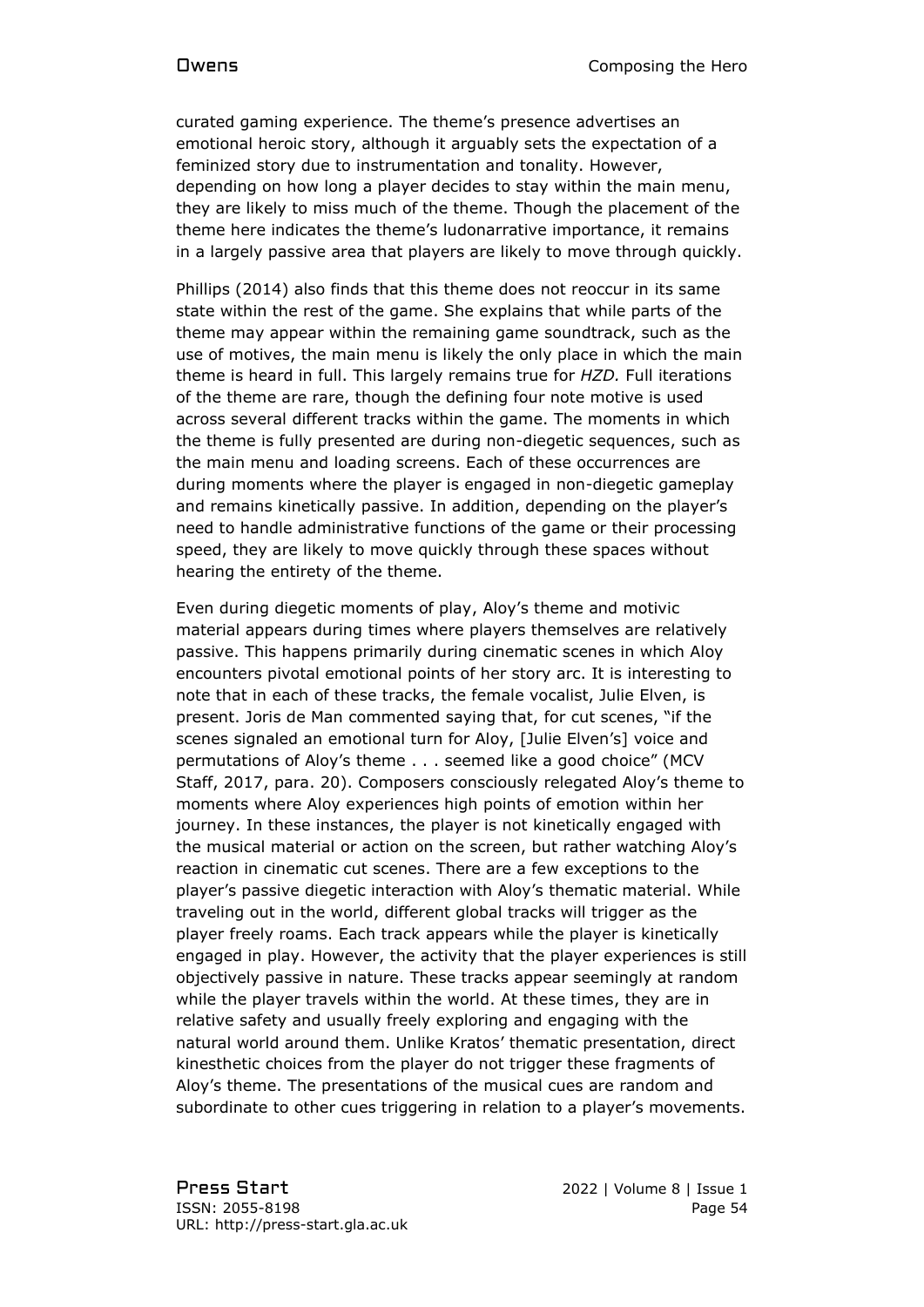For example, as the player approaches an enemy, a battle music module is triggered and will cause the global track to fade out immediately.

The most significant presentation of Aloy's theme, almost completely in its original form, occurs during one of the most revealing points of the narrative. Aloy and the player are exploring a dilapidated building that once served as the scientific nexus for those who created GAIA, the terra-forming system that the Old Ones used to preserve organic life after the apocalypse. During their search, the player and Aloy find a holographic recording that details the death of Dr. Elisabet Sobeck, the scientist responsible for creating GAIA and restoring life to the Earth. The recording details how a port seal to GAIA's epicenter malfunctioned, thus making the facility perceptible to rogue war machines that are programmed to destroy GAIA. The only way for the port to be repaired is from the outside. In order to save GAIA, and thus humanity, Dr. Sobeck elects to brave the outside world and repair the seal herself. This act of self-sacrifice all but ensures her death.

As Aloy and the player watch the recording, Aloy's theme, as heard in the main menu, underscores this scene. At first glance, the theme's presentation seems to be kinesonically syncretic as the player must physically press the button that activates the holographic recording. However, the audio's presentation is more accurately described as interactive nondynamic audio. Nondynamic musical cues are what Karen Collins (2008) describes as linear presentations of music that are unaffected by player input. While the sound is triggered through the player's kinetic choice, its presentation remains static and cannot be altered by the player's actions. Although the player is in full kinetic control of Aloy, the music and scene function more akin to an interactive cut scene that the game forces upon the player. The scene itself highlights the heroic nature of the theme as it is sonically syncretic with a visual representation of heroic self-sacrifice. The theme is recontextualized to symbolize traditional heroic action as opposed to emotionality alone.

Aloy conforms to narrative tropes of both Western heroes and heroines. She partakes in traditional heroic action through physical violence and exploration, yet her narrative centers on internal struggles emblematic of heroines. Despite this, the usage of her theme perpetuates Western notions of femininity reflecting high emotionality and passivity. Though elements of musical heroism are present, musical semiotics demonstrative of tragic heroines subvert a purely heroic reading. In addition, her theme never becomes part of her performative actions and instead highlights her internal emotional state. Unlike Kratos' theme, players never kinetically engage in a way that allows them to actively embody her theme. Instead, they primarily experience her theme in passive spaces within and outside the diegesis.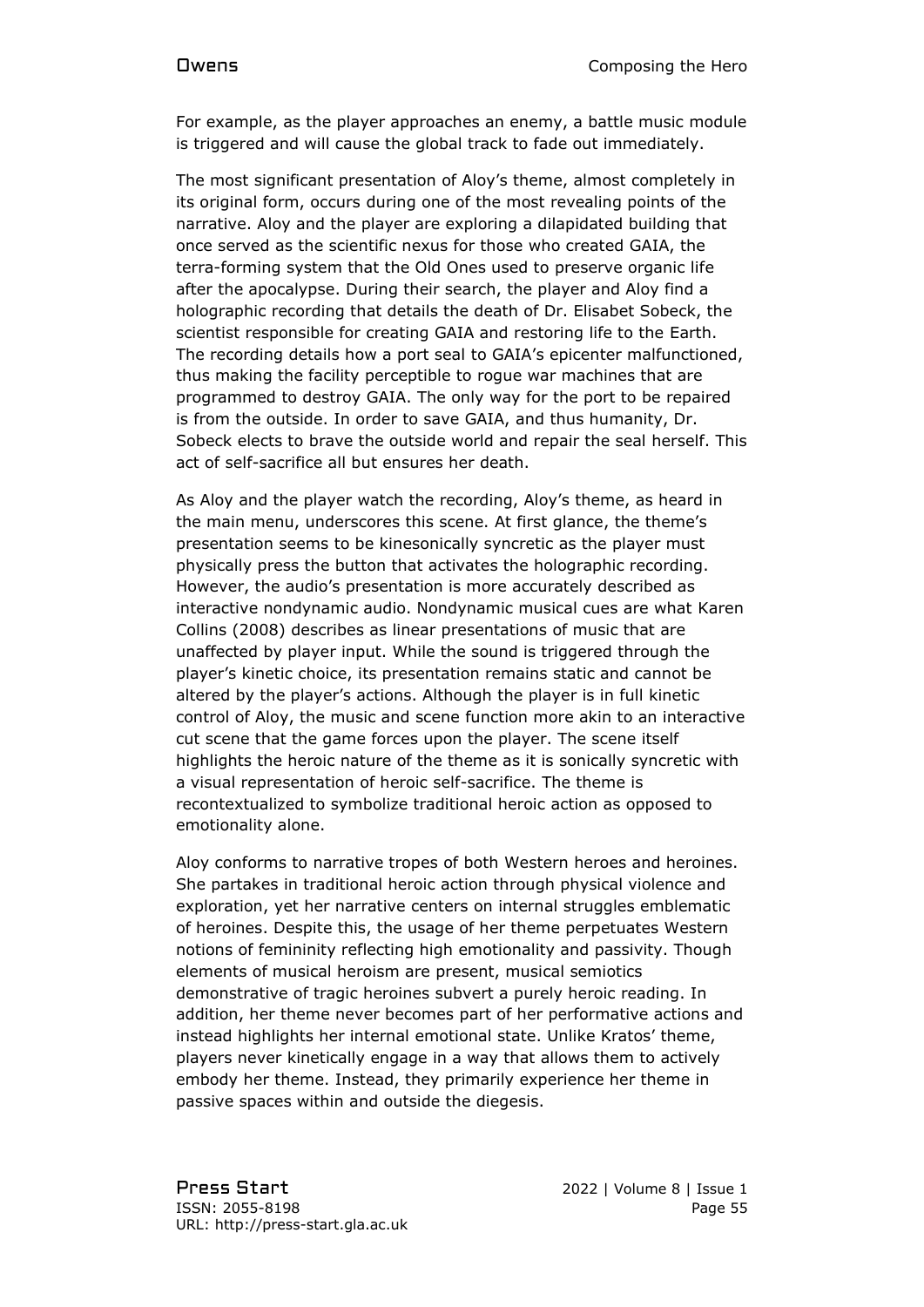### Conclusion

While the story and character arcs of both Kratos and Aloy are largely centered upon traditional feminine narrative tropes of interiority and identity crisis, their musical themes do not equally portray these ideals. Bear McCreary (2018a) actively avoids portraying Kratos as musically feminine by scrapping the original sketch of his theme and applying it to the musical Mother character. The more "feminine" theme appears only during moments when a player is kinetically passive and visually witnesses high points of emotionality within the game narrative. McCreary's decision to anthropomorphize Kratos' emotive state as a feminine sonic character can be interpreted as the creator's attempt to separate Kratos' masculine demeanor and his emotional turmoil. Kratos' official theme explicitly portrays masculine ideals through traditional musical semiotics of masculinity. The player actively participates with this theme largely in a kinesonic capacity during moments of violence and combat.

In contrast, Aloy's theme seems to situate her as a tragic heroine. Though her musical content expresses heroic ideals through large intervallic leaps often found in heroic themes in cinema, these are obscured by the feminine instrumental voicing and minor tonality. Despite claiming to construct Aloy as an interesting character regardless of gender, specific placement of Aloy's theme seems to perpetuate gendered tropes of female characters. Creators make the conscious choice to include permutations of Aloy's theme during cinematic moments in which she experiences an emotional turn in her narrative. The player primarily interacts with her theme in a kinesonically passive way and often during parts of play that are outside of diegesis. Overall, the player's experience of Aloy's theme relegates her heroic narrative to points where she must quell her internal struggle as opposed to being equally represented during performative heroic actions.

Both games allow players to interact with their character's theme in a way that perpetuates social stereotypes of masculinity and femininity. Kratos' masculine theme appears at moments in which the player is a highly active participant within the sonic, visual, and mechanical structure of the game, whereas players only encounter Aloy's more feminine theme in passive contexts of gameplay. The discrepancies between the presentations of each character's theme highlights unequal forms of ludic interaction. Kratos' theme appears in a larger variety of forms and contexts that are not afforded to Aloy's theme. Aloy's theme never becomes a part of her performative actions as Kratos' does. The intentional inclusion and exclusion of each character's theme during certain performative actions in the game provide insight into how creators construct the character's musical presence. In both games, composers worked closely with creators to ensure their musical material "accurately" depicts the characters and their stories. Highlighting the composer's compositional process reveals how game developers

Press Start 2022 | Volume 8 | Issue 1 ISSN: 2055-8198 Page 56 URL: http://press-start.gla.ac.uk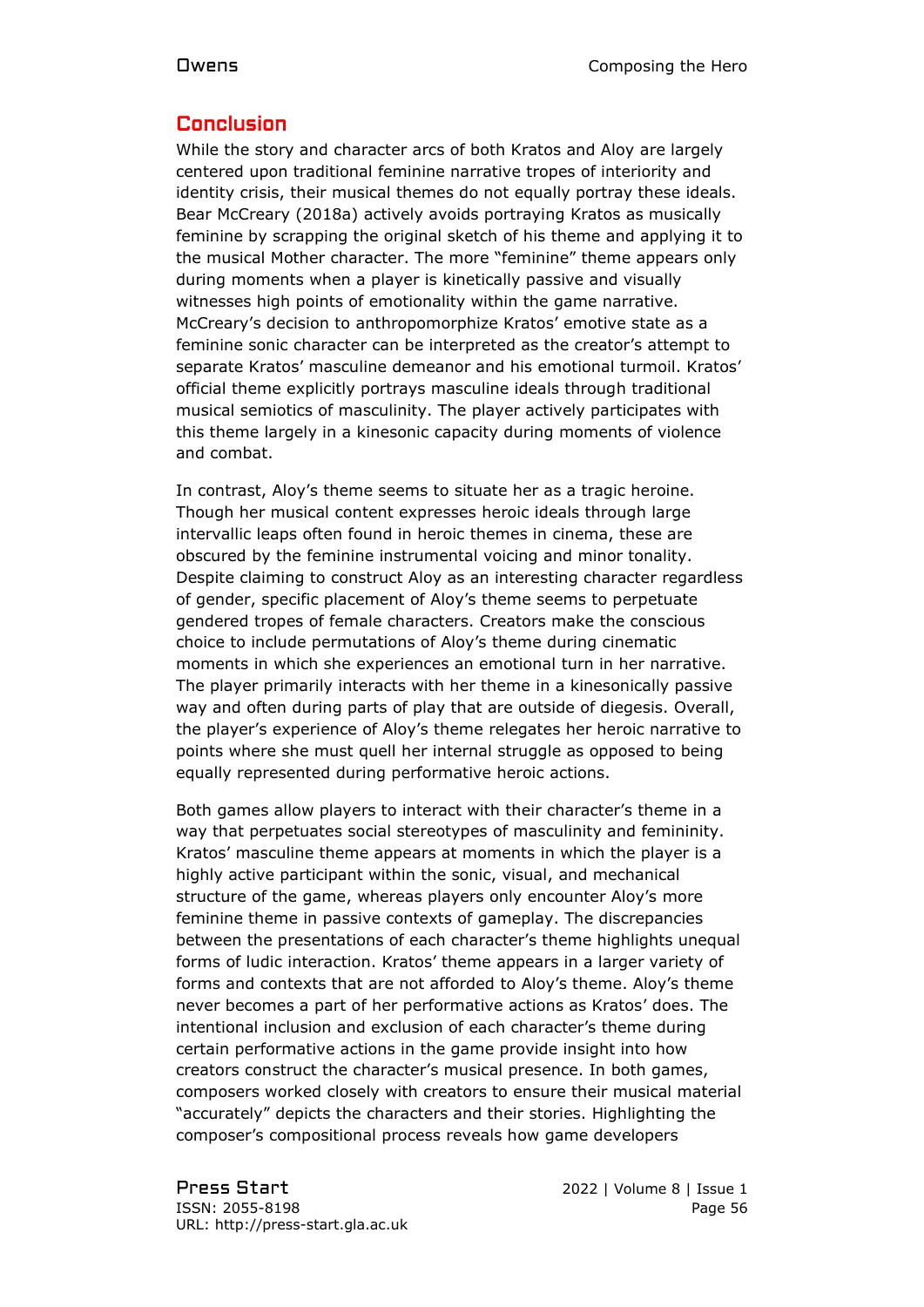consider music an integral part of the ludic experience and that composers make deliberate choices to musically construct a specific character and game experience. The choices provide real consequences to a player's interpretation and understanding of their playable character. Aloy's theme only presents itself during moments of high emotion in which the player serves a more passive role, whereas Kratos' theme appears in emotional, passive, and kinetic instances, though these typically accompany images and actions of violence. The player's ability to kinesonically interact with Kratos' theme gives them a greater chance to internalize the theme by sonically embodying it through combat. A player's more passive interaction with Aloy's theme lessens their chance to experience the theme in a similar way. Each theme's treatment aligns with normative Western ideals of masculine and feminine action.

Of course, these interpretations are not without their fallacies. It feels necessary to recognize that the scenes and points of gameplay chosen may not necessarily encompass all iterations and situations in which a character's theme is presented and interacted with. In addition, the gendered readings of each character's narrative and theme are potentially subjective to my own. There is no guarantee that other players experience or interpret the ludomusical functions of these games in a similar way. As a form of interactive media, video games invite players into ludic realms in which participation is mandatory. Though the governing forces of gameplay and design may indicate values of a dominant culture, players imbue their own subjectivities and experiences into their actions within the game, thus allowing for discursive forms of play and understanding in a single game (Jennings, 2018; Shaw, 2017).

These case studies themselves cannot and should not be thought to represent all other games with an exclusively male or female protagonist. Many game genres require different forms of player and musical interaction thus resulting in differing musical idioms for those genres (Phillips, 2014; Summers, 2016). The two games presented here share a similar game genre and mechanics, thus sharing a similar musical language and function. Games in other genres require music to function in different ways that may not be congruent with those of *GoW*  or *HZD*. Instead, these case studies should serve as the opening to a broader conversation about how musical interaction may alter the gendered experience of gameplay at large. As music is intricately connected to the underlying mechanics of a game's structure, continued research is needed regarding how the collusion of visual, aural, and kinetic interaction might produce complacent or resistive forms of mediated gender performance.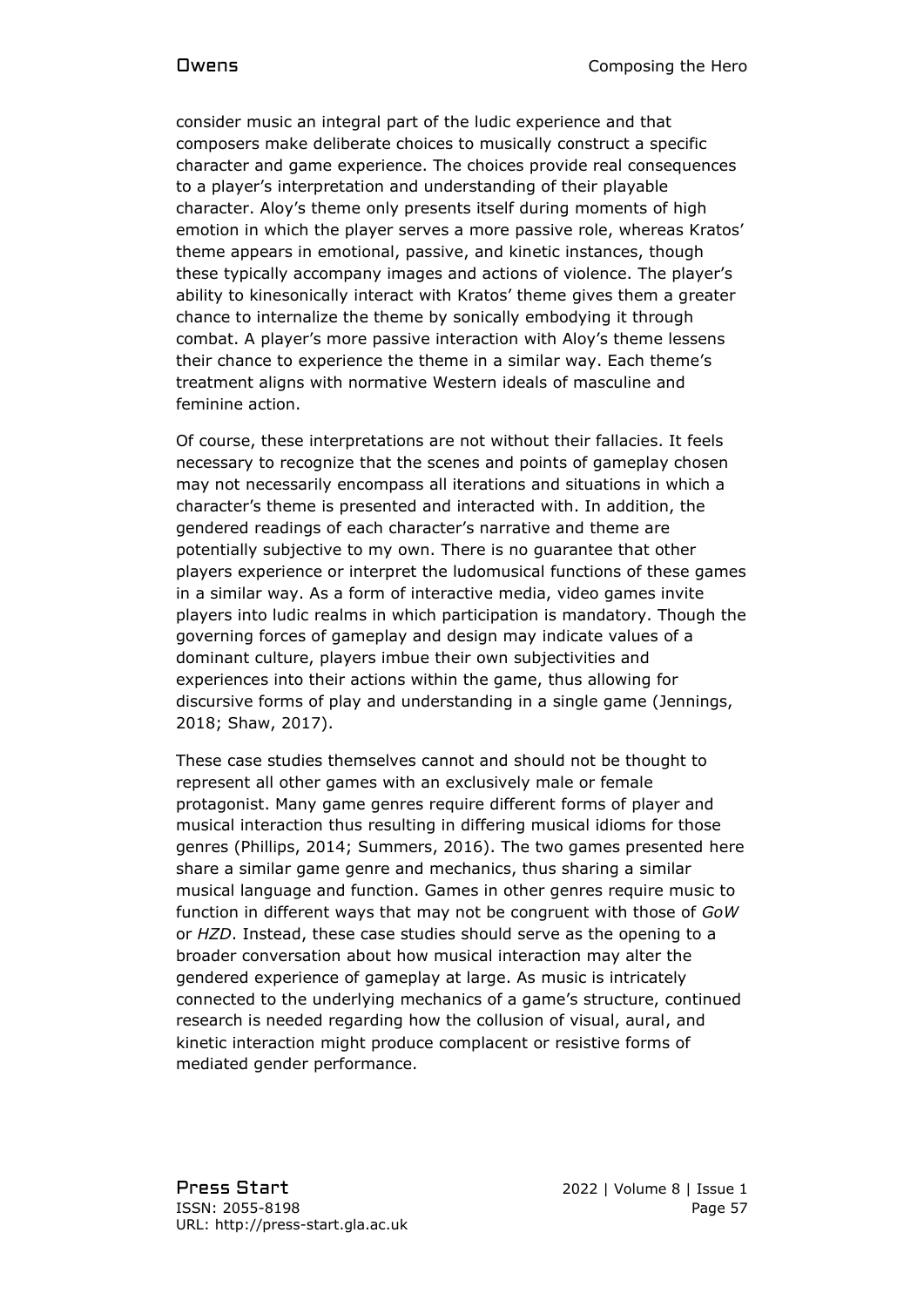### References

Austin, M. (2018). Orchestrating difference: Representing gender in video game music. In G. Voorhees (Ed.), *Masculinities in play* (pp. 165– 183). Palgrave Macmillan.

Basinger, J. (1993). *A woman's view: How Hollywood spoke to women, 1930–1960.* Wesleyan University Press.

Burrill, D. (2008). *Die tryin': Videogames, masculinity, culture.* Peter Lang Publishing.

Butler, J. (1990). *Gender trouble: Feminism and the subversion of identity*. Routledge.

Campbell, J. (1949). *Hero with a thousand faces.* Princeton University Press.

Chess, S. (2017). *Ready player two: Women gamers and designed identity.* University of Minnesota Press.

Chion, M. (1994). *Audio-vision: Sound on screen* (C. Gorbman, Ed. & Trans.). Columbia University Press.

Chion, M. (2016). *Sound: An acoulogical treatise* (J. Steintrager, Trans.). Duke University Press.

Christenson, P., & Peterson, J. (1988). Genre and gender in the structure of music preferences. *Communication Research 15*(3), 282– 301.

Clément, C. (1988). *Opera, or the undoing of women* (B. Wing, Trans.). University of Minnesota Press.

Clément, C. (2000). Through voices, history. In M. Smart (Ed.), *Siren songs: Representations of gender and sexuality in opera* (pp. 17–28)*.*  Princeton University Press.

Collins, K. (2008). *Game sound: An introduction to the history, theory, and practice of video game music and sound design.* MIT Press.

Collins, K. (2013). *Playing with sound: A theory of interacting with sound and music in video games.* MIT Press.

Constable, C. (2005). *Thinking in images: Film theory, feminist philosophy and Marlene Dietrich.* British Film Institute.

Dietz, T. (1998). An examination of violence and gender role portrayals in video games: Implications for gender socialization and aggressive behavior. *Sex Roles 38*(5/6), 425–442.

Doane, M. (1987). *The desire to desire: The woman's film of the 1940s.*  Bloomington University Press.

Press Start 2022 | Volume 8 | Issue 1 ISSN: 2055-8198 Page 58 URL: http://press-start.gla.ac.uk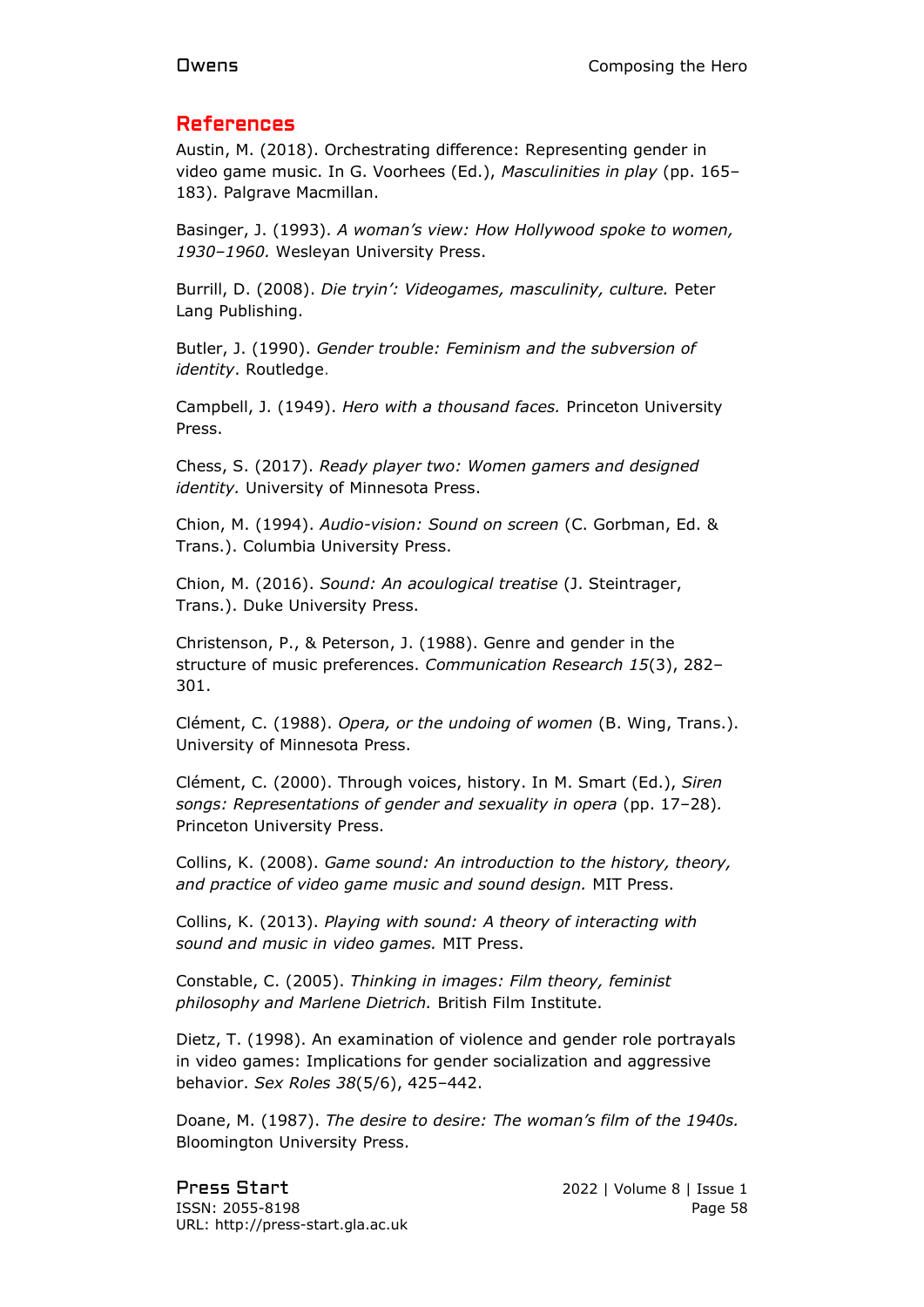Fling, T. (2017, July). *Scoring Horizon Zero Dawn.* Sound on Sound. [https://www.soundonsound.com/techniques/scoring-horizon-zero](https://www.soundonsound.com/techniques/scoring-horizon-zero-dawn#para10)[dawn#para10](https://www.soundonsound.com/techniques/scoring-horizon-zero-dawn#para10)

Gorbman, C. (1987). *Unheard melodies.* BFI Publishing.

Griffin, A. (2017, March 1). *How Horizon: Zero Dawn accidentally became 2017's most important game.* Independent. [https://www.independent.co.uk/life-style/gadgets-and](https://www.independent.co.uk/life-style/gadgets-and-tech/gaming/horizon-zero-dawn-game-interview-review-guerilla-games-2017-latest-preview-a7605551.html)[tech/gaming/horizon-zero-dawn-game-interview-review-guerilla-games-](https://www.independent.co.uk/life-style/gadgets-and-tech/gaming/horizon-zero-dawn-game-interview-review-guerilla-games-2017-latest-preview-a7605551.html)[2017-latest-preview-a7605551.html](https://www.independent.co.uk/life-style/gadgets-and-tech/gaming/horizon-zero-dawn-game-interview-review-guerilla-games-2017-latest-preview-a7605551.html)

Guerrilla Games. (2017). *Horizon: Zero dawn* [PlayStation 4]. Sony Interactive Entertainment.

Haskell, M. (1999). The woman's film. In S. Thornham (Ed.), *Feminist film theory: A reader* (pp. 20–30). Edinburgh University Press.

Iitti, S. (2006). *The feminine in German song.* Peter Lang.

Jennings, S. (2018). The horrors of transcendent knowledge: A feministepistemological approach to video games. In K. Gray & D. Leonard (Eds.), *Woke gaming: Digital challenges to oppression and social injustice* (pp. 155–174). University of Washington Press.

Johnson, B. (2008a). Music and violence in history. In B. Johnson & M. Cloonan (Eds.), *Dark side of the tuner: Popular music and violence* (pp. 31–48). Ashgate.

Johnson, B. (2008b). Context: The sound of music. In B. Johnson & M. Cloonan (Eds.), *Dark side of the tuner: Popular music and violence* (pp. 13–31). Ashgate.

Kaplan, E. (1983). *Women and film: Both sides of the camera.* Methuen.

Kirkland, E. (2009). The gender game play of *Silent Hill*. *Camera Obscura*, 24(2), 161–183.

Kline, S., Dyer-Witheford, N., & de Peuter, G. (2005). *Digital play: The interaction of technology, culture, and marketing.* McGill-Queen University Press.

Laing, H. (2007). *The gendered score: Music in 1940s melodrama and the woman's film.* Ashgate.

Lynch, T., Tompkins, E., van Driel, I., & Fritz, N. (2016). Sexy strong and secondary: A content analysis of female characters in video games across 31 years. *Journal of Communication 66*, 564–584. [http://doi.10.1111.jcom.12237](http://doi.10.1111.jcom.12237/)

McClary, S. (1991). *Feminine endings: Music, gender, and sexuality.*  University of Minnesota Press.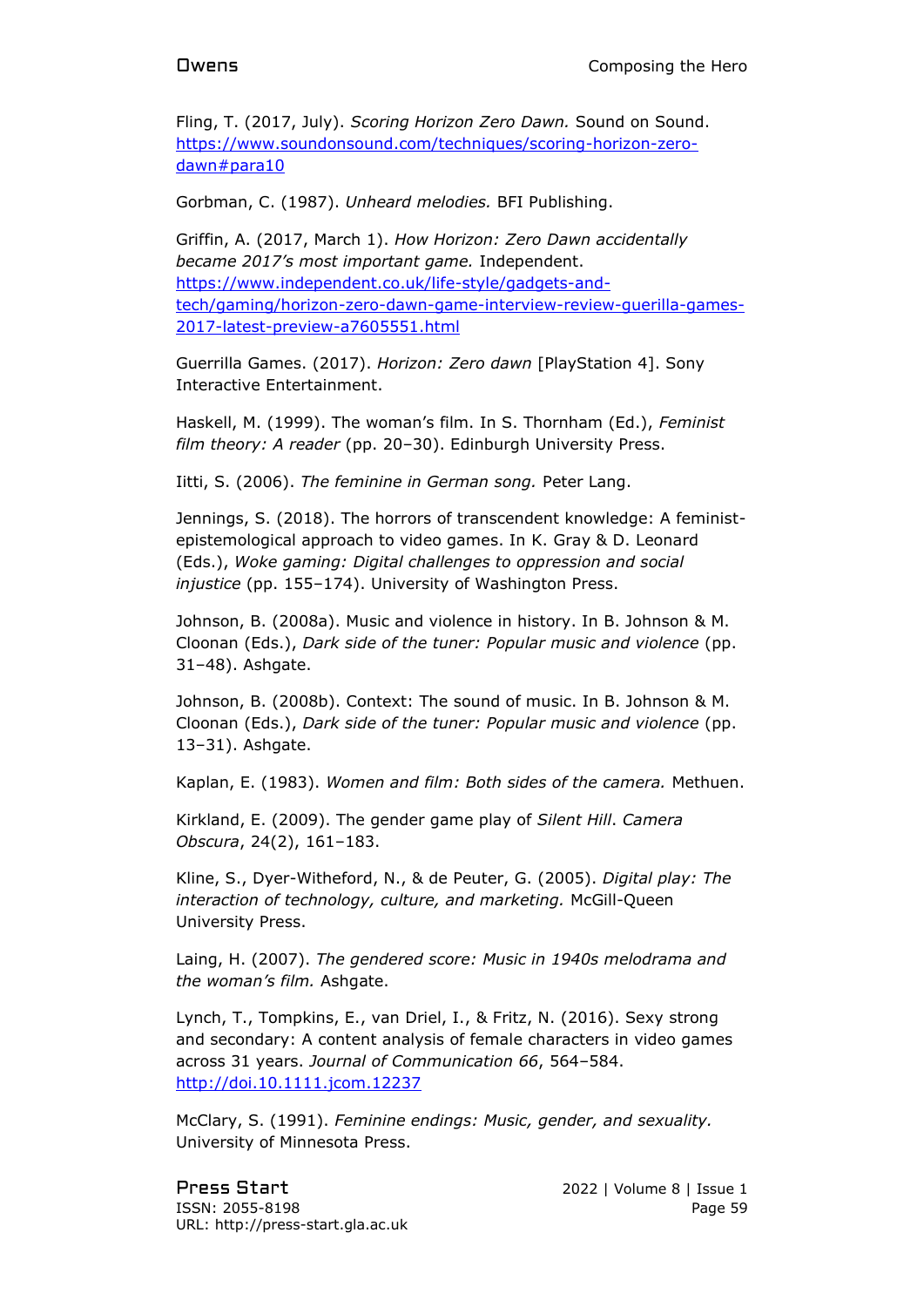McCreary, B. (2018a, April 13). How Bear McCreary composed God of War's soundtrack, out today on Spotify. *PlayStation.Blog*. [https://blog.playstation.com/2018/04/13/how-bear-mccreary](https://blog.playstation.com/2018/04/13/how-bear-mccreary-composed-god-of-wars-soundtrack-out-today-on-spotify/)[composed-god-of-wars-soundtrack-out-today-on-spotify/](https://blog.playstation.com/2018/04/13/how-bear-mccreary-composed-god-of-wars-soundtrack-out-today-on-spotify/)

McCreary, B. (2018b, May 8). God of War. *Bear McCreary: Composer for Film, Television & Games.* <https://bearmccreary.com/god-of-war/>

McCreary, B. (2018c). *God of war* [Album]. Sony Classical.

MCV Staff. (2017, May 26). *Behind the music of Horizon: Zero Dawn.*  MCV Develop. [https://www.mcvuk.com/development-news/behind-the](https://www.mcvuk.com/development-news/behind-the-music-of-horizon-zero-dawn/)[music-of-horizon-zero-dawn/](https://www.mcvuk.com/development-news/behind-the-music-of-horizon-zero-dawn/)

Medina-Gray, E. (2016). Modularity in video game music. In M. Kamp, T. Summers, & M. Sweeney (Eds.), *Ludomusicology: Approaches to video game music* (pp. 53–72). Equinox Publishing.

Pearson, C. (1986). *The hero within: Six archetypes we live by.* Harper & Row.

Phillips, W. (2014). *A composer's guide to game music.* MIT Press.

Santa Monica Studio. (2005). *God of war* [PlayStation 2]. Sony Computer Entertainment.

Santa Monica Studio. (2007). *God of war II* [PlayStation 2]. Sony Computer Entertainment.

Santa Monica Studio. (2010). *God of war III* [PlayStation 3]. Sony Computer Entertainment.

Santa Monica Studio. (2018). *God of war* [PlayStation 4]. Sony Interactive Entertainment.

Savran, D. (1998). *Taking it like a man: White masculinity, masochism, and contemporary American culture.* Princeton University Press.

Scheurer, T. (2008). *Music and mythmaking in film: Genre and the role of the composer.* McFarland & Co.

Schubart, R. (2007). *Super bitches and action babes: The female hero in popular cinema, 1970–2006.* McFarland & Co.

Shaw, A. (2017). Encoding and decoding affordances: Stuart Hall and interactive media technologies. *Media, Culture & Society 39*(4), 592– 602.<http://doi.10.1177/0163443717692741>

Shepherd, J. (1991). *Music as social text.* Polity Press.